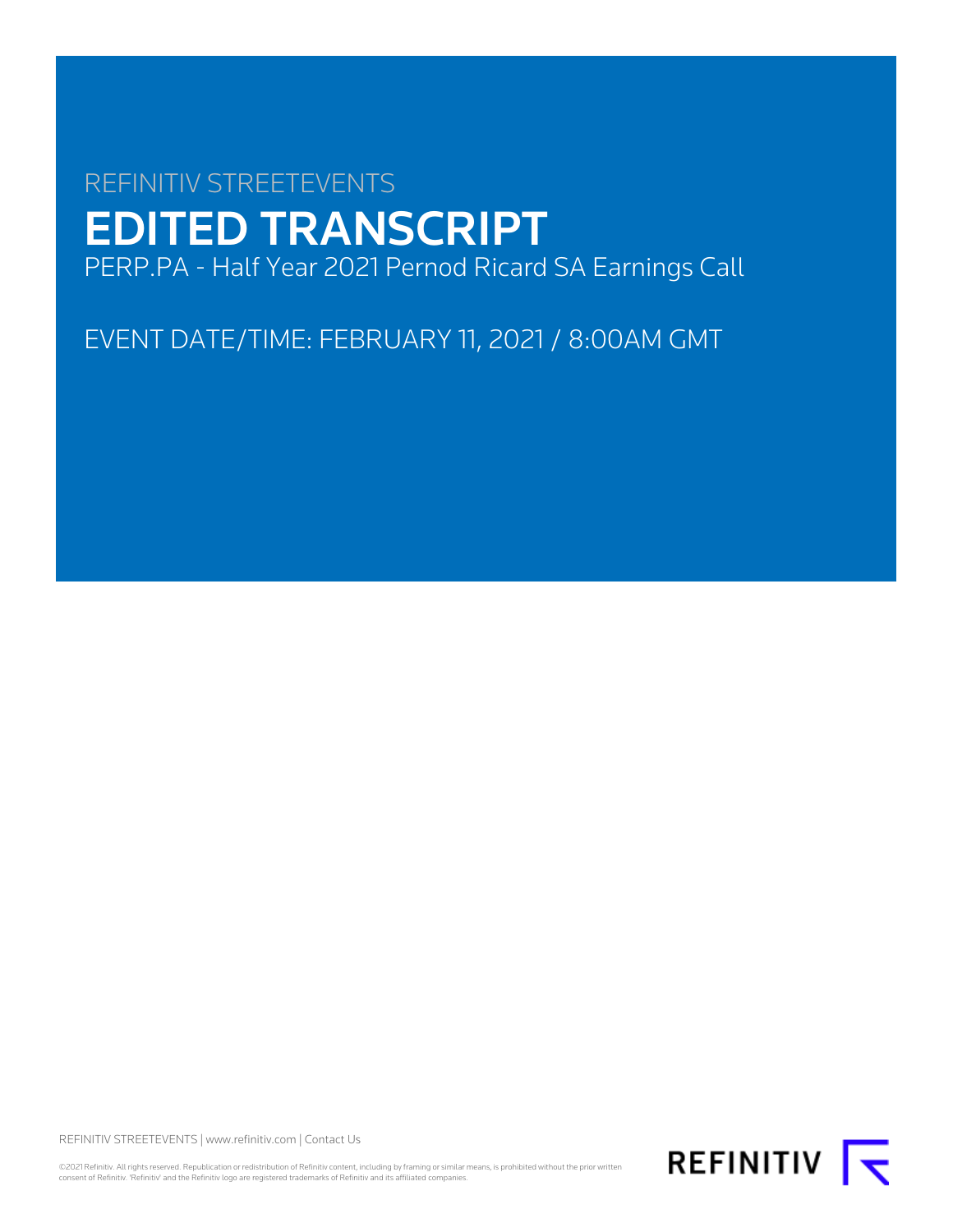## **CORPORATE PARTICIPANTS**

**[Alexandre Ricard](#page-1-0)** Pernod Ricard SA - Chairman, CEO & Member of Executive Board **[Helene de Tissot](#page-6-0)** Pernod Ricard SA - MD of Finance, IT & Operations and Member of Executive Board **[Julia Massies](#page-1-1)** Pernod Ricard SA - VP of Financial Communication & IR

## **CONFERENCE CALL PARTICIPANTS**

**[Celine A.H. Pannuti](#page-14-0)** JPMorgan Chase & Co, Research Division - Head of European Food, Home, Personal Care & Tobacco and Senior Analyst **[Edward Brampton Mundy](#page-10-0)** Jefferies LLC, Research Division - Equity Analyst **[Jean-Olivier Nicolai](#page-15-0)** Goldman Sachs Group, Inc., Research Division - Equity Analyst **[Laurence Bruce Whyatt](#page-12-0)** Barclays Bank PLC, Research Division - Analyst **[Sanjeet Aujla](#page-11-0)** Crédit Suisse AG, Research Division - European Beverages Analyst **[Simon Lynsay Hales](#page-8-0)** Citigroup Inc., Research Division - MD

## **PRESENTATION**

#### **Operator**

<span id="page-1-1"></span>Ladies and gentlemen, thank you for standing by, and welcome to the Pernod Ricard Full Year '21 Half Year Sales and Results Conference Call. (Operator Instructions) I must advise you that this conference is being recorded today. I would now like to hand the conference over to your speaker today, Ms. Julia Massies. Please go ahead.

#### **Julia Massies** - Pernod Ricard SA - VP of Financial Communication & IR

<span id="page-1-0"></span>Good morning, ladies and gentlemen, and welcome to Pernod Ricard First Half Sales and Results Call. We're hosted this morning by Alexandre Ricard, our Chairman and CEO; and Helene de Tissot, our EVP, Finance, Production and IT. We'll take you through the presentation and then take your questions. Alexandre, over to you.

#### **Alexandre Ricard** - Pernod Ricard SA - Chairman, CEO & Member of Executive Board

Thank you very much, Julia. And good morning, ladies and gentlemen. Let's start right away with our executive summary. So first half of this fiscal year 2021 confirms the sustainable business strength, with growth returning in our must-win domestic markets.

Overall, over the H1, our organic sales have declined by roughly 4%. And our profit from recurring operations have declined organically by roughly 2.5%. And the reported profit from recurring operations is down roughly 11%, and this is due to negative currency impacts.

The key messages here are, we continue to implement and more importantly, to deliver our Transform & Accelerate strategic priorities, talking about our must-win domestic markets, strong growth in the U.S., plus 5% over the first half, returned to very strong growth in China with double-digit growth of plus 13% and a return to growth in India over the second quarter, up plus 2%, and over the first half, still down by 6%. We're gaining or holding share in our key markets, notably in Europe, despite on trade disruption.

And we continue our dynamic portfolio management. And you can see that innovation has been a key growth driver with plus 10% for our innovation portfolio. Obviously, very important. We continue to drive our 2030 sustainability and responsibility roadmap with significant progress in a number of areas, in particular, in packaging. And last but clearly not least, we continue to accelerate our digital transformation across all functions.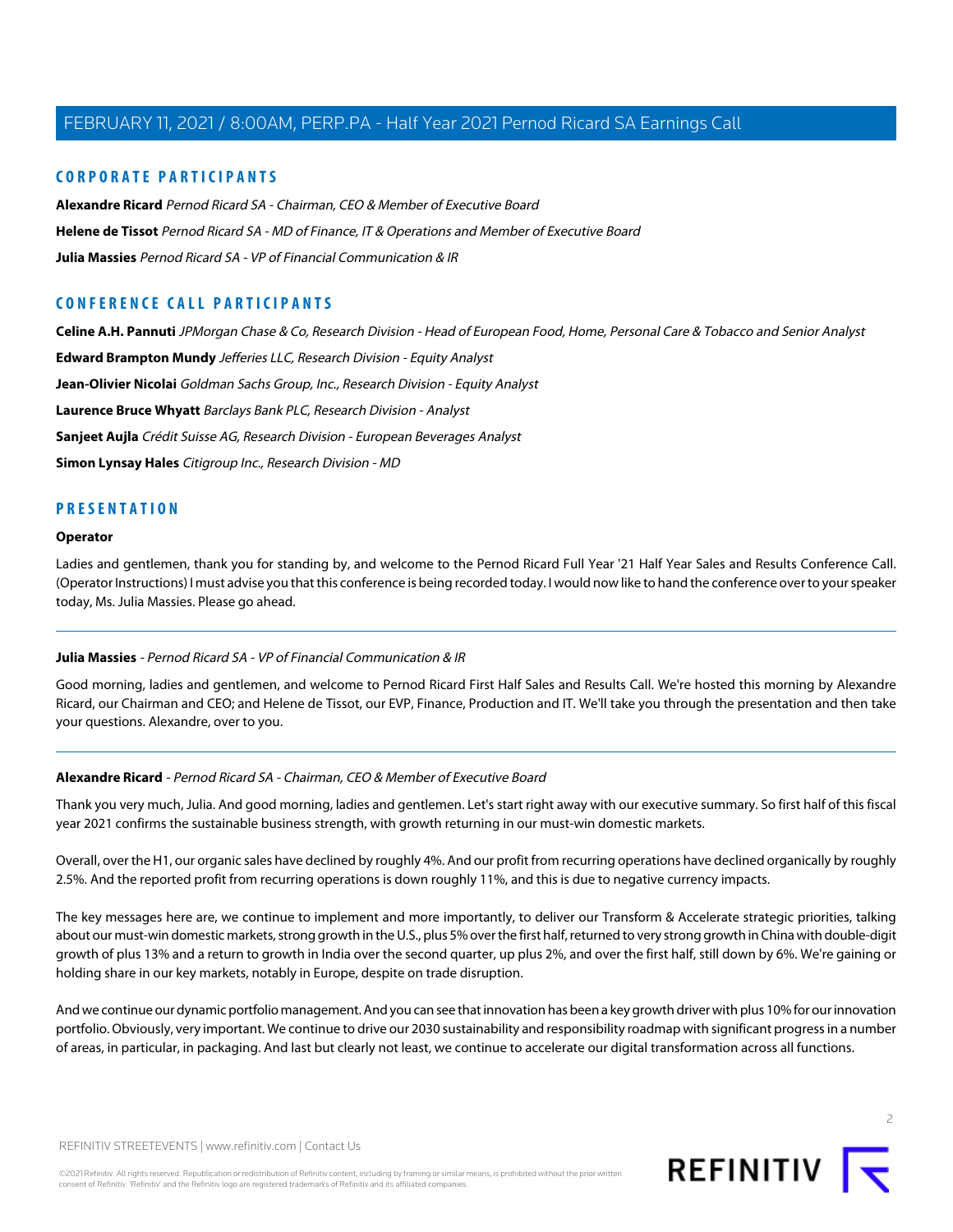We've displayed a lot of flexibility and agility in managing the COVID impact. I think the key words here are dynamic management of our resources. Of course, the priority, our #1 priority is about the health, the wellness and the safety of all our employees and of our business partners.

Travel Retail is -- has been managing resources extremely effectively. A&P has been tightly managed and actively redeployed depending on the market, the channel opportunity and of course, the reality. In other words, the constraints and the feasibility and we'll talk about this later on.

Operational excellence has been driving a number of savings. We've maintained a very strict discipline regarding structure costs. And as I said, the keyword is all about dynamically managing our resources, which, in fact, if I move on to the second slide, has generated a slight improvement in our operating margin for the first half, up 51 basis points at 32%.

If I look at our sales, well, H1 sales trends continue to improve. And by the way, our business has grown globally if we exclude Travel Retail. Excluding Travel Retail, our business would have been up organically by 1%. However, this, of course, includes some Travel Retail sales that have been compensated by domestic consumption. So it's important to bear this in mind.

If you look at the regions, Americas up 2%; Asia, Rest of the World, down 6%; Europe, down 5%. From a brand perspective point of view, our strategic international brands are down 6%. We'll see this later in detail. Strategic local brands, down 4%. Specialty brands continue to be extremely dynamic. And by the way, confirming our dynamic management of portfolio, they're up 22%. And Strategic Wines are up 3% over the first half of our fiscal year. And Q2 is down 2.4%.

#### (technical difficulty)

on our value creation levers, as I mentioned it in the exec summary, innovation has driven 10% of our innovation portfolio has grown by 10% over the last few months or 1.5 years or so, we've proceeded with the acquisition of Petroni in the aperitif segment, specifically in Spain. Partnership with the fast-growing super premium Mezcal Ojo de Tigre in Mexico and being developed in the U.S. And of course, strong contribution of the recently acquired brands to our top line growth with triple-digit growth for Malfy, a gin and very strong double-digit growth for our American whiskey portfolio.

Innovation is in double-digit growth and is driving as well premiumization I cannot not speak about Lillet, which is up 35% and which is clearly driving a lot of growth for Pernod Ricard and not just in Germany, where it all started or in France but across many, many markets, knowing that Lillet is now a global big bent for Pernod Ricard.

RTD is also extremely dynamic, up 70%. And we continue to invest behind low-no alcohol through innovation with the recent launch of Beefeater Light or the acquisition of Ceders, which is a 0% alcohol Gin.

Moving on, very important, critical, something we've decided and rightly so to even accelerate during the COVID crisis is our digital transformation. We've made some strong progress on our key digital projects in core markets. I will only cover 3 initiatives, but there are a number of other initiatives as well. But the 3, I would say, most important ones.

Number one, matrix which is all about marketing effectiveness. So leveraging internal and external data to optimize through artificial intelligence and algorithms, basically, the effectiveness of where we invest our money and to optimize the return of investment of that money.

Second, key digital project, which we have named D-STAR, which basically is all about powerful data enriched insights for our sales team. So unlocking the power of our sales team around the world through enriched data impact and value-creating data for them.

And finally, while RGM, revenue growth management, we've called it REV UP. It's all about promotional effectiveness and using data promotions, which we enrich in a very continuous manner and which will be infinite, by the way, to optimize as well our promotional activities from a frequency point of view, from a debt point of view from a type point of view, from a timing point of view, and so on and so forth. So acceleration of our digital transformation, which we are currently undergoing a we speak.



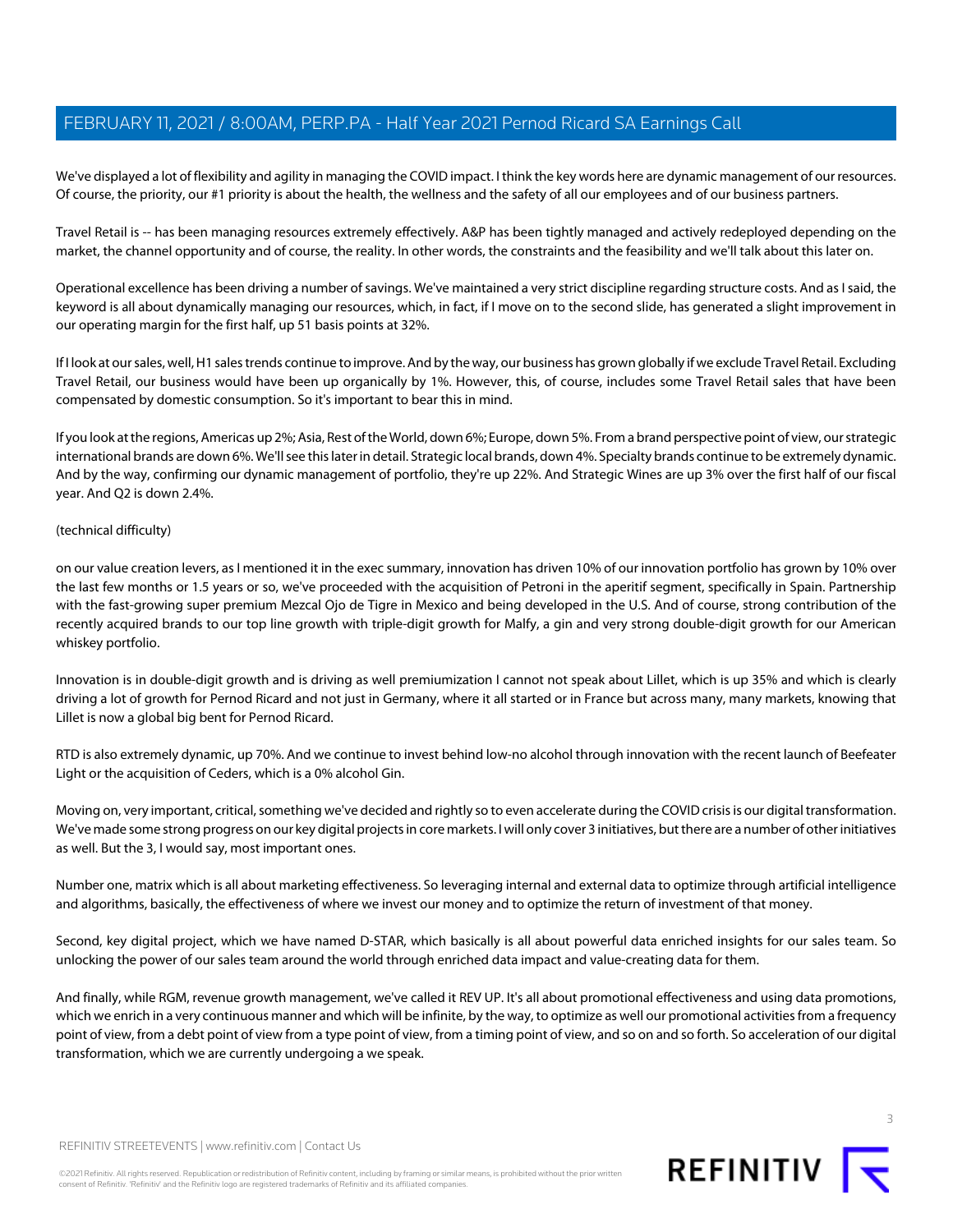Speaking of digital transformation, part of it as well. From a channel point of view and activity point of view is about e-commerce we've seen, of course, as many the acceleration of e-commerce trends. This was a trend already existing before the COVID crisis, and that has accelerated due to the COVID crisis. And you see here that our e-commerce channel has grown 63% over the first half. And if you look at our core top 4 markets, which account for roughly 80% of our sales in e-commerce. You'll see that China, which is probably our largest e-commerce market has grown by 46%. USA have seen e-commerce grow by 84%. The U.K. has seen e-commerce grow by a whopping 138%. And last but not least, France has seen very strong growth of e-commerce, up 56%.

We have our own e-commerce platform, our B2C platform, which has seen online sales, delivering consistent growth already last year. And at the peak of the pandemic in Q4 of last year. But if you look at the first half of this fiscal year, likewise, Drinks & Co is up 60%. We've upped our game in terms of activations within the digital area. And you have seen -- you have here on the slide, a number of examples.

If I move on to the sales analysis by market. Well, again, you'll see Americas, so Americas up 2% over the first half. Asia, Rest of the World, as I mentioned, minus 6%, Europe, minus 5%. All this leading to a minus 4% over the first half.

Let's start with our largest must-win market, the U.S.A., where we've gone through strong growth and driven clearly by a dynamic off-trade performance. We've grown in line with the market by channel. So very strong performance in the off-trade. Market share maintained in the on-trade, and e-commerce has boomed, up 84%. We have an over exposure or should I say we over-indexed in the on-trade in the U.S., which is still significantly down. But overall, we're broadly in line with the market. The U.S.A. is up 5%.

From a brand's point of view, if you look at Jameson, these are the 6 months to January 23, Nielsen panels, up 18%. Likewise for NABCA, which also covers the on-trade. And this is why, in most cases, not all, you'll see lower numbers here. So Jameson in NABCA, which combines off-trade and on trade and knowing that Jameson over -- is overexposed to the on-trade NABCA number is up plus 1%, which is still a strong performance, driven by Jameson Original, but also enhanced by the super premium Jameson Black Barrel, and Cold Brew is continuing to develop.

Glenlivet, up 25% on Nielsen, up 15% on NABCA. So continued strong momentum for the Glenlivet enhanced by innovation. Of course, Avion and Altos surfing on the dynamic tequila segment. Especially at super premium plus levels. You have here the numbers. Both brands are in strong double-digit growth. I'll just note that we have slightly increased our prices on Altos in H1.

Jefferson's which we acquired exactly, I think, 14 months ago, Jefferson is also up strong double-digit growth, which is great, significantly outperforming the category. Martell, up 18% on Nielsen, up 65% on NABCA with solid underlying growth and supported by the off-trade dynamism. Very strong and continued performance of Malibu, up double digit, very strong and continued strong performance as well for our future growth relays. Speaking of American Whiskeys beyond as well, Jefferson, with Rabbit Hole with TX and Smooth Ambler, of course, of Monkey 47 or mezcal, the leading brand, Del Maguey, Malfy and Red Breast, which is one of our ultra premium Irish whiskeys. Absolut, up 6% on Nielsen panels, down 2% on NABCA. Strong growth in the off-premise. But the brand is significantly impacted by the on-premise disruption in a category which is still very competitive. And very dynamic performance of Kahlua. So that's for the U.S.

Moving on to China, where we underwent a 13% growth rate over the first half for China. Very strong growth, confirming the recovery that we had already previously mentioned. It's fair to say that this growth is also boosted by strong sell-in accelerated in Q2 in preparation of the Chinese New Year. They're just from an anticipation point of view, there's no phasing. So we're really, really prepared for Chinese New Year in December. That being said as well, Martell first half sell-out is very strong in double-digit growth and led principally, by the way, by the higher marks of Cordon Bleu and XO. Chivas sell-out is stable due to lapping Q2 of the previous year, where there was a sharp on-trade recovery if you recall, our growth really is being the Glenlivet, Royal Salute and Absolut are all in strong growth. And the growth is diversified across all consumer touch points. In particular, I mentioned the e-commerce, but we're growing in all channels in China, in particular, in the off-trade, of course, but as well in the on-trade.

Moving on to our third largest domestic market. India, as I mentioned in the beginning, we have returned to growth in the second quarter with 2% growth in Q2, still down 6% over the first half. The sanitary situation is improving very progressively throughout the course of the first half and leading to easing of restrictions on public gatherings in Q2 and thus, the plus 2%. The off-trade is now broadly open in most regions, and our production capacity has overall normalized during the first half. The Seagram's Indian whiskeys are in decline, but we do have a slight positive mix

©2021 Refinitiv. All rights reserved. Republication or redistribution of Refinitiv content, including by framing or similar means, is prohibited without the prior written consent of Refinitiv. 'Refinitiv' and the Refinitiv logo are registered trademarks of Refinitiv and its affiliated companies.



 $\Delta$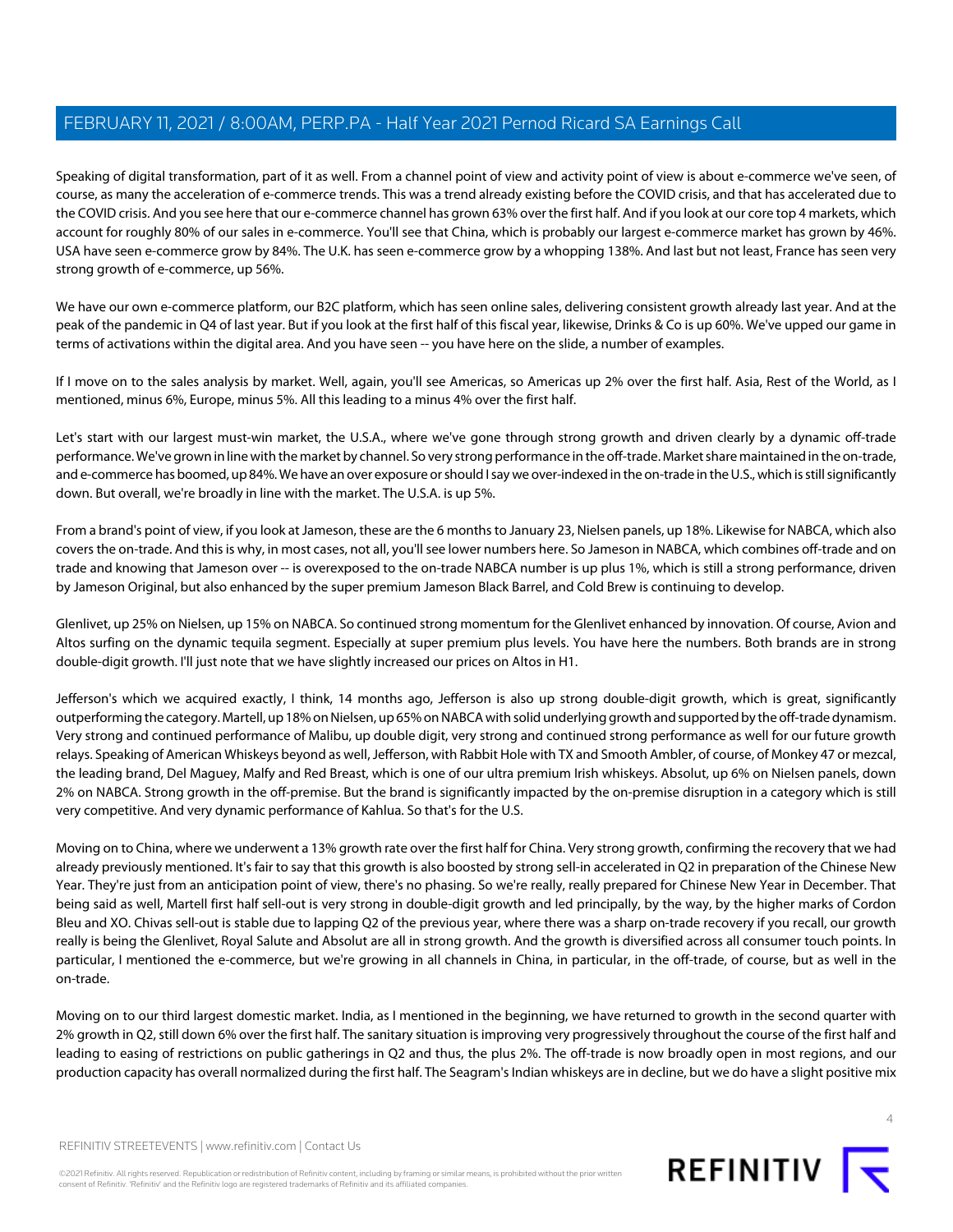due to the stronger emphasis our teams in India have put on Royal Stag and Blenders Pride in particular. Our strategic international brands have returned to growth as well, principally led by Ballantine's, Jameson and the Glenlivet. And it's noteworthy to say that 100 Pipers is also performing well.

Now one of our must-win markets is global Travel Retail, global Travel Retail has seen a decline of a 57% over the first half of the year. Travel Retail, let's be clear, is still severely disrupted because of the COVID-19 restrictions. And let's be clear as well, we do expect this severe disruption to continue throughout the course of the year.

If I move to Europe, I think it's important to stress the resilience of Europe in spite of the second wave, which led to on-trade restrictions across most of the markets. If I start with our largest European market, France, down 8%. Of course, there was a new national lockdown and so on and so forth. The on-trade is significantly impacted, and by the way, as we speak. Sell-out in the on-trade is up mid-single digits across many brands. But again, it does not offset the very strong disruption in the on-trade. It's noteworthy to stress the strong performance of Mumm and our Single Malts in France and the good results on Ricard, which is gaining share in a tough category, which is the anise category, and we're still quite dynamic from an innovation point of view in France.

In Spain, let's be clear, a double-digit decline on trade restrictions. And by the way, a very, very, severely impacted summer with a significant decline, as you can imagine, in tourism. That being said, we have gained shares principally driven by Gin and Absolut vodka.

U.K., up double digit, up 13%, with a continued strong performance driven by the very strong resilience of the off-trade and driven by brands like the Glenlivet, Jameson, Absolut, Malfy and our wine business in the U.K. Germany, up double-digit as well, plus 14%, with some acceleration in the second quarter. And again, this is despite on-trade closures, and this is also driven by Lillet and Ramazzoti with a strong innovation behind that brand.

Russia, double-digit growth in Russia. Let's be clear, principally driven as well by phasing, by strong sell-in December ahead of some licensing topics. But the underlying consumption trends in Russia remain strong, nevertheless. And good growth as well in Poland, driven principally by our whiskeys with a strong price/mix on our strategic brands.

If I look at the other key markets within Americas. Canada's up 8%, some modest growth in Brazil and good growth in Mexico and in Asia, Rest of the World declined in Japan, clearly driven by on-trade disruptions. That being said, good performance of Perrier-Jouet, thanks to distribution expense inspection, which is driving a positive mix.

Korea, by the way, we're not used to these kind of numbers. While we were used to double-digit numbers, but with a minus in front of them. This time, it's a plus so it's, I think, fair and fair to the team in Korea to stress it. Korea is up 10%, driven by Royal Salute, Ballantine's and Absolut, clearly focusing on the off-trade and again, offsetting the on-trade disruptions. Southeast Asia continues to be very difficult, and this is clearly related to the sanitary crisis to very, very subdued tourism.

And finally, in Africa, Middle East, while the sanitary crisis in Middle East, North Africa and new restrictions are impacting the recovery in South Africa. As you've seen, we've gone through a ban as well a number of bans, in fact, in South Africa. Continued double-digit growth in Turkey, clearly, thanks to the off-trade dynamism and also benefiting from former Travel Retail sales as well in the domestic market and fair to underline the excellent performance in Nigeria.

Very briefly by brands. I won't go through again our house of brands. I'll dive directly into our brands, starting with our largest brand, Martell. Overall Martell sales are down 3% over the first half. Martell would have been up 1%, excluding GTR. Very important to stress the very strong performance of Martell in China. Of course, the continuation of our value strategy. As I mentioned, China, double-digit growth and already on a high comparable basis last year when COVID was not in existence yet and a strong mix, as I mentioned earlier, driven by the higher marks.

USA, a solid double-digit underlying growth. And you have here the Nielsen and NABCA numbers, 18%, 65% growth. Supported clearly by off-trade and distribution gains. Travel Retail, as I said, difficulties, but by strong sales in Hainan as most of you probably know.

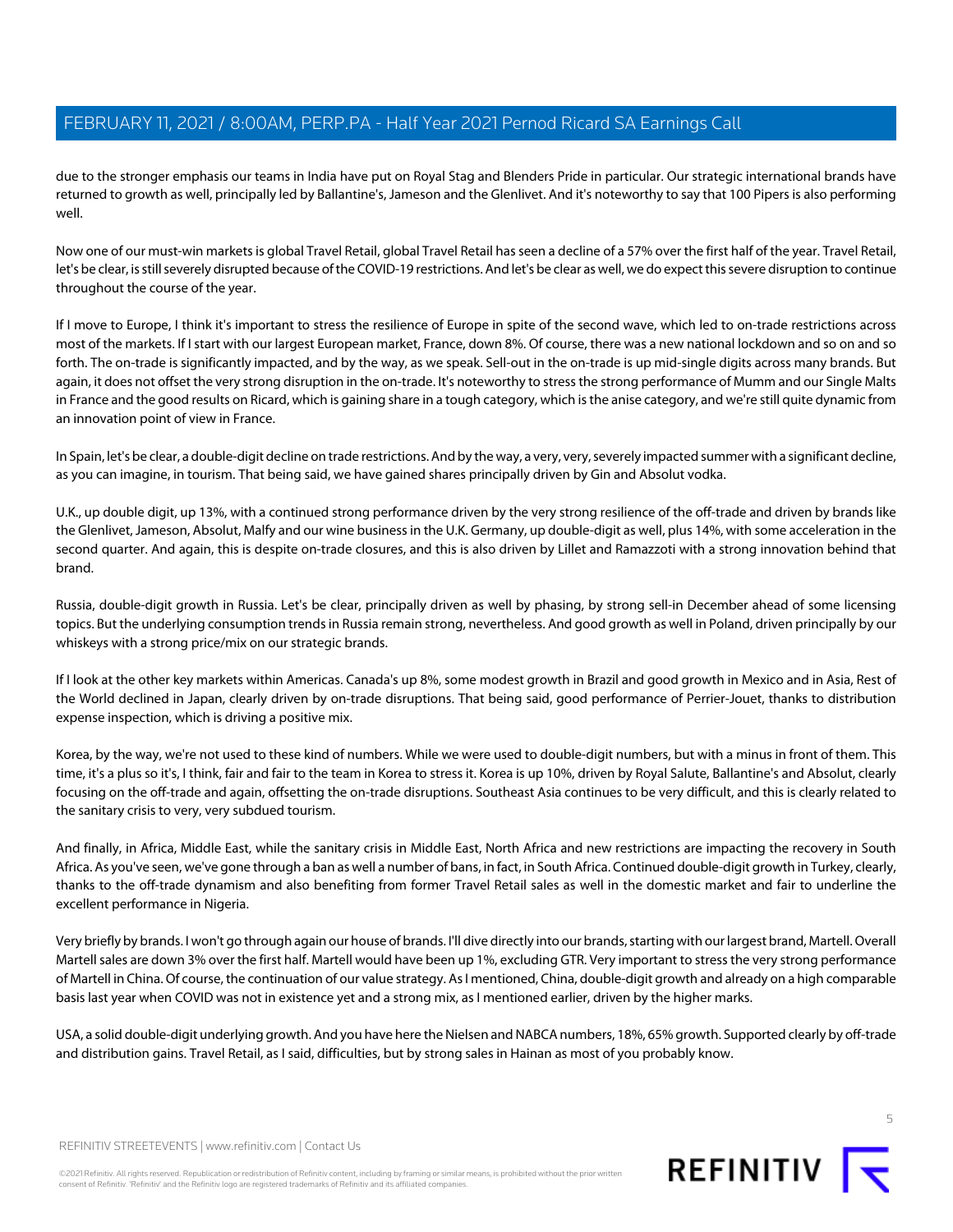Moving onto Jameson, which grew sales, up 3%. And again, it would have been up 6%, excluding GTR, which is a big channel for Jameson. So USA strong growth in the off-trade. Clearly, the continued strong development, I mentioned it already, of our super premium Jameson with Jameson Black Barrel, and of course, Jameson suffering from its higher exposure to the on-trade.

In Europe, mid single-digit growth driven a bit everywhere with a positive price and mix coming in Eastern Europe and very strong share gains in Germany and the U.K. And in other markets, well, continued good performance in Africa, Middle East, acceleration in India and dynamism in the Pacific region.

If I move on to Absolut, down 12%, clearly impacted by its very strong exposure to both Travel Retail and on-trade channels across the world. If I start with Rest of the World, very good growth in the U.K. and Europe, but as well in Russia and Germany. In Asia, overall, stable with good growth in China, in Korea, as I mentioned earlier on, and as well in India, which offsets decline in Thailand, clearly due to lower tourism, as I mentioned as well before. Africa and Middle East, clearly impacted by the lockdowns in South Africa and as well strong disruptions in North Africa. And finally, market share gains in mature markets overall and in Brazil, in particular. In the U.S., the brand Absolut is up 6% in the Nielsen panels down 2%, and this is sell-out -- the NABCA sell-out. So we continue to authentically connect with consumers at very cultural relevant moments, and it is starting to pay dividends especially in the off-trade, where it's been quite dynamic. But again, the brand is suffering from its exposure to the on-trade.

Now moving on to our last, and clearly not least, big category, which is Scotch, which is down 10% and but would have been up 2%, excluding GTR. Here, we can note the very strong resilience of our Single Malts. But Blended Scotch is clearly impacted by on-trade and Travel Retail. Glenlivet, performing really extremely well. Overall at 2% over the first half, and you even have the numbers in the U.S., I already mentioned them. Chivas is down 16%, clearly led by Travel Retail and trade restrictions in Japan, which is one of its largest markets. But on the other hand, you had double-digit growth or the pursuit of double-digit growth of Chivas in Turkey. You have strong both in the U.S., in Russia, and the U.K. successes of blend is really being amplified in a number of markets. Ballantine's down 12%. However, double-digit growth in Eastern Europe, India, Turkey, Brazil. But again, Travel Retail Asia, especially on the higher marks Ballantine's 17 Year Old, 21 Year Old and 30 Year Old is impacting the brand's value performance. And I would say roughly the same thing for Royal Salute's, which is down 28% despite strong growth in domestic markets and the brand's key or strategic domestic markets, starting with China, Korea and Taiwan. And good performance, by the way, worthwhile noting in the U.S., in line with our luxury strategy.

Regarding the other key brands, I won't dwell too much upon them. Beefeater down 20%, principally related to Spain, which is the largest market. Havana Club, down 9%. Again, hit by a number of markets and on-trade exposure. Malibu, very strong growth, plus 26%; Ricard minus 5%, which is a strong relative performance. Mumm as well with minus 5% is a strong relative performance. And Perrier-Jouet down 19% despite growth in Japan. But again, a decline in the U.S. and Western Europe for obvious reasons. And again, our Strategic Wines, up 3%, starting with Campo Viejo, which is still undergoing double-digit growth both in its 2 key markets, being the U.S.A. and the U.K.

Specialty brands, I mentioned, up 22%. So I won't dwell upon it. We're extremely happy with the performance of our Specialty brands portfolio. I'd like to move on to something which, as well, I was mentioning earlier on the fact that we clearly accelerated on our digital transformation which is part of our Transform & Accelerate strategy even before the COVID crisis hit. Likewise, sustainability and responsibility, which is the core, at the heart of everything we do. Remember, we had presented or Good Times From a Good Place, a strategic road map in March of 2019 and while we've decided as well here to even accelerate. I think the sustainability and responsibility theme has gained significant importance and momentum because of the crisis. And frankly, it is a good thing.

If you recall, we have 4 pillars on our strategic roadmap. The first 1 being Nurturing Terroir. And here, you have one example amongst many of initiatives we have around sustainable agriculture through strong partnerships. This example is specifically in Ireland regarding Sustainable Green Spring Barley Scheme. And when we have at this stage, partnered with more than 200 farmers.

Our second big strategic pillar within our sustainability and responsibility roadmap is valuing our people and again, very strong initiative around supporting communities. We named 2 big ones and kudos to our PR U.S. Team, American team regarding the support around the Black Lives Matter theme and also about their initiatives around engage responsibly with the first ever business to consumer, human-centric open source globally scalable solution to fight against online hate speech. It is a first-ever gathering strong momentum across industries with many companies that are participating. And again, kudos to our team in the U.S. for having taken a lead on such an important, very important topic.

REFINITIV STREETEVENTS | [www.refinitiv.com](https://www.refinitiv.com/) | [Contact Us](https://www.refinitiv.com/en/contact-us)

©2021 Refinitiv. All rights reserved. Republication or redistribution of Refinitiv content, including by framing or similar means, is prohibited without the prior written consent of Refinitiv. 'Refinitiv' and the Refinitiv logo are registered trademarks of Refinitiv and its affiliated companies.

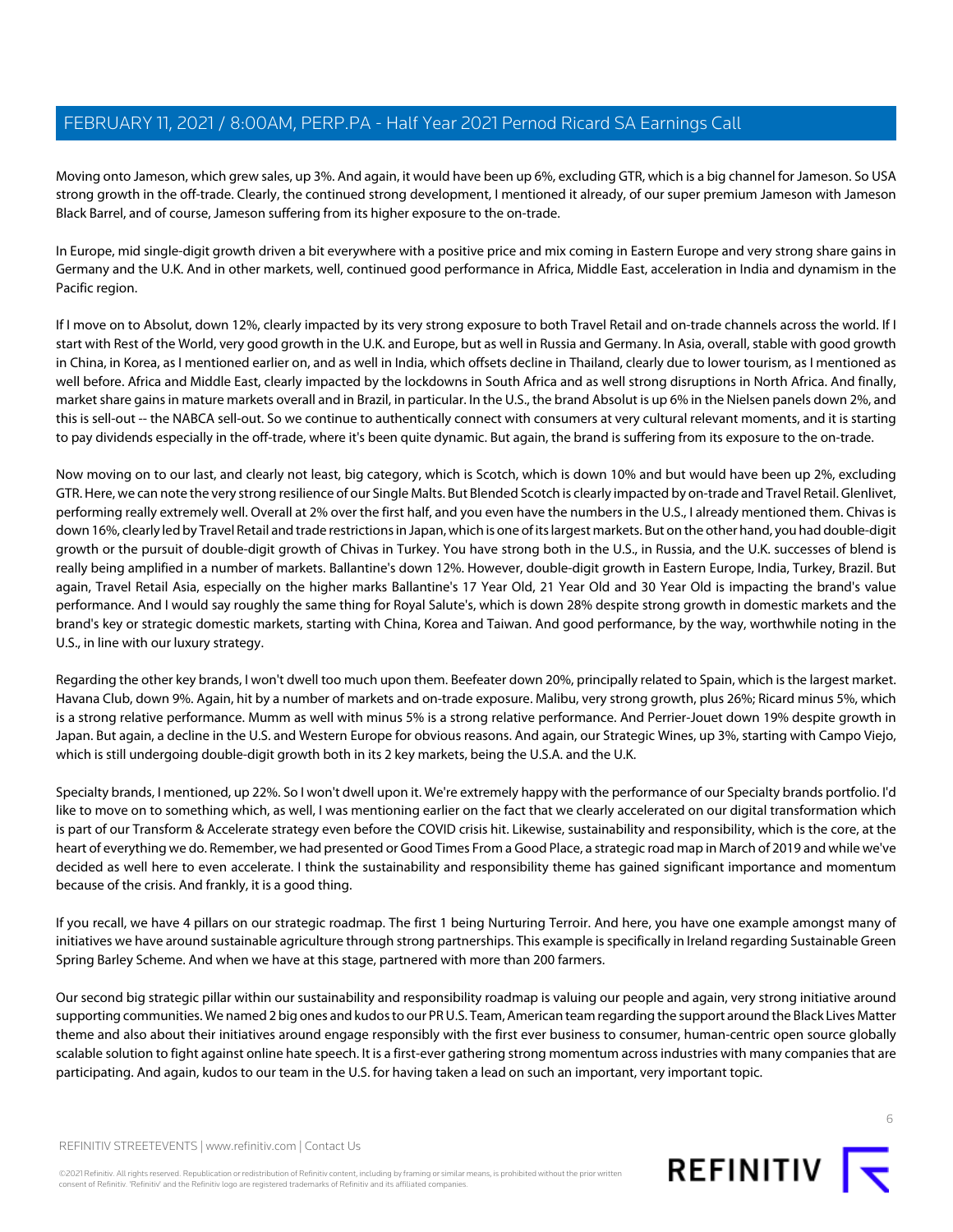The third pillar circular making, where we've made very strong progress towards sustainable packaging targets. And by the way, we have accelerated. As we mentioned it also previously, we set ourselves a clear target to achieve no single-use plastic of point-of-sale material after June 2021. And this is a clear step up and acceleration. Our initial target was 2025 and is now June 2021, in other words, tomorrow. New sustainable packaging panel and dedicated EcoPack Tool to ensure global alignment. I'll just -- I was going to say, I'll start just would name 1 of them, but I'll name 2 of them. The first 1 is, well, the 100% recyclable Beefeater bottle, by the way, it's amazing to see the impact these initiatives can have. Basically, this is the equivalent of 400 tonnes of plastic saved annually, thanks to just one thing, the removal of the plastic caps and plastic labels. 400 tonnes of plastic saved on an annual basis. I have to say that when I saw that number, I called my team and said, did you make a mistake? Is it 4 tonnes, 40 tonnes? No, it's 400 tonnes.

You may have seen, for those who follow Absolut on social media, the innovative paper bottle which, by the way, has been done in conjunction as well with other players in other industries and as well the Limited Edition Swirl bottle, which is done -- produced with 60% recycled glass. And many other initiatives, listen, this is something which is close to our hearts, dear to our teams and which is clearly going in the right direction at an accelerated pace.

The fourth and last pillar, which is very specific to our industry to the spirits industry is all, of course, about responsible posting tackling alcohol misuse. You may know, we already communicated on it, but we have launched a mandatory MOOC massive online course for all our employees, no exception. We also have our global responsible drinking charter, which we all must abide by and many other initiatives. I won't go through all of them, but again, very important and very specific to our industry, especially during the current times.

<span id="page-6-0"></span>So having finished that first section, I'd like to pass onto Helene de Tissot to talk about our financial performance during the course of our first half.

## **Helene de Tissot** - Pernod Ricard SA - MD of Finance, IT & Operations and Member of Executive Board

Thank you very much, Alex, and good morning to all. So let's start by the group income statement. So as you mentioned, Alex, the top line is down minus 2.4% organically and minus 10.8% from a reported point of view with a significant negative FX impact. This performance -- organic performance is translating. So with an improvement of -- margin improvement by 51 bps despite the sales decline of minus 4%, thanks to a dynamic management of resources and favorable phasing.

Let's start with the gross margin. So our gross margin is down minus 5%, contracting 108 basis points, driven by soft pricing with pure price increases on a solid comparable basis. Last year, our prices on strategic brands were growing by 2%, benefiting mainly from the previous year Martell price increases. We are -- as we are suffering some adverse mix in this first half, primarily linked to the decline in Travel Retail and some higher cost of goods, mainly from continued agave cost pressures and lower fixed cost absorption, offset by the continuation of the operational excellence initiatives.

Moving to the E&P that are down 12% versus last year, contributing to the margin improvement by 132 basis points. This is resulting from the proper based investment approach that we've been following since COVID with a strong reduction in markets and channels with subdued demand and as well some favorable phasing. We are expecting the ratio of our A&P to net sales to move to circa 16% for the full year '21 with a strong double-digit increase in H2. Structure costs are down 6%, contributing to 27 basis points to the margin improvement, which is a fair reflection of the dynamic management of resources that we have been implementing with a very strong discipline in all markets and as well as the fiscal year '20 reorganizations.

Coming out the negative FX impact. So this is impacting our profit from recurring operations by EUR 155 million due to the U.S. dollar depreciation versus euro, but as well to the emerging market currency depreciation versus euro. We expect a significant negative FX impact for the full year FY '21.

Moving now to the regional view, starting with Americas. So our profit from recurring operation is growing by 5% with a margin improvement, reflecting tight resource management enhanced by phasing. So gross margin contracting by 80 basis points, driven by adverse mix, linked in particular to channel and format negative mix in the U.S., lesser Travel Retail share and continued agave cost pressure.



7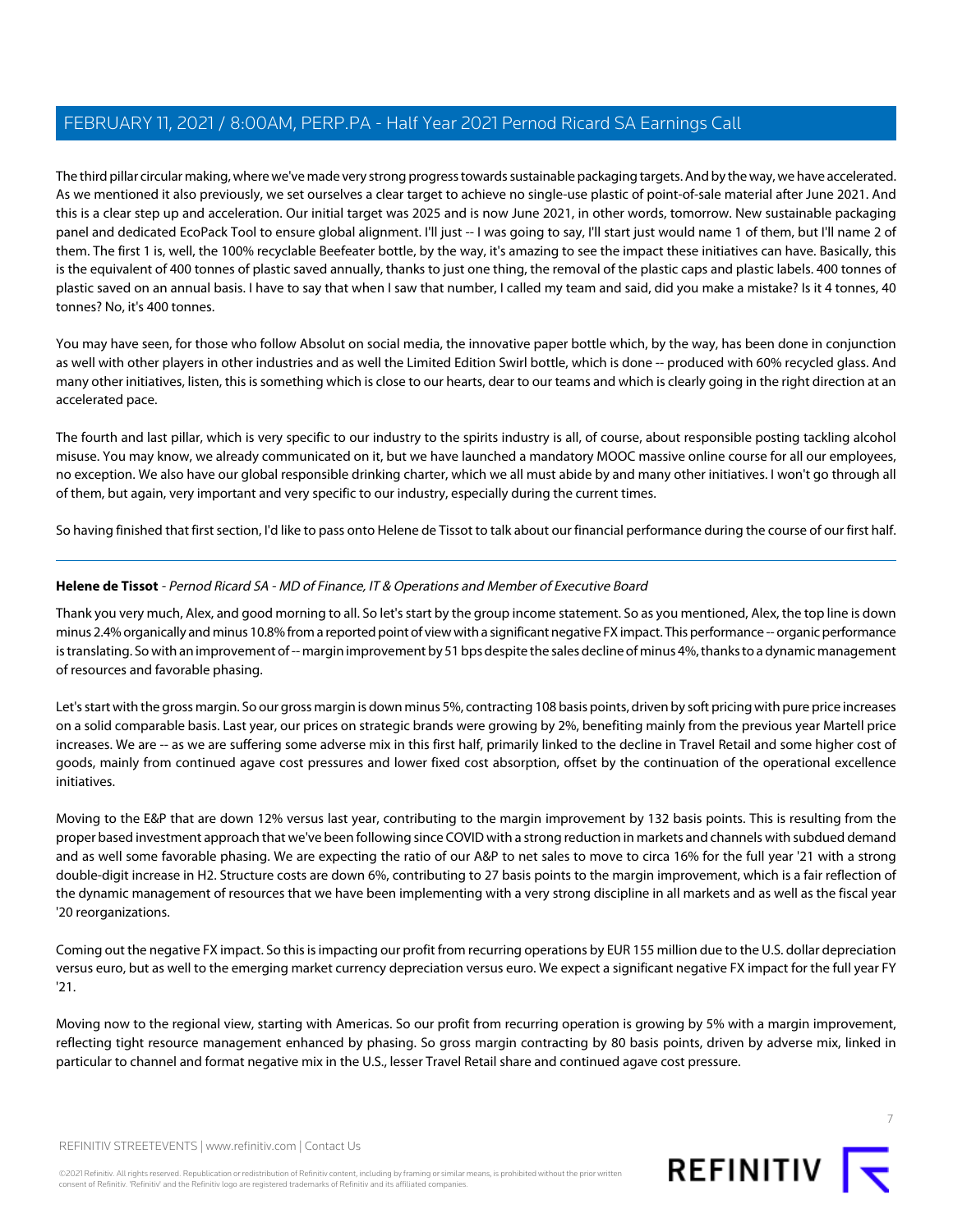The A&P are down 6% in that region, contributing to 150 basis points to the margin improvement, reflecting this purpose based approach I was just referring to. We are increasing investments in the U.S. This is our #1 market and a top priority with strong reallocations, reflecting opportunities and continued support behind brands by the Jameson and growth related. Structure costs, down 3%, contributing to 62 basis points, reflecting the tight resource management in the COVID context. And again, a strong negative FX impact of EUR 65 million impacting our bottom line, due mainly to the U.S. dollar depreciation versus euro and to a less extent, to the Brazilian real.

Moving now to Asia, Rest of the World. So our profit from recurring operation are down 11%, which is triggering a margin decline, resulting mainly from gross margin pressure. So gross margin contraction with a decrease of 8%, translating into erosion of a ratio of 140 basis points, which is mainly due to adverse market mix, Travel Retail, declining. A&P minus 10%, contributing to 60 bps, which is reflecting cautious investments in markets impacted by COVID. But again, with a very different picture depending on the markets, we are investing strongly in China. Structure costs are growing by 3%, which is mainly due to negative one-off costs because we are as well in Asia, Rest of the World, as everywhere in the group, tightly managing our structure cost there. Adverse emerging market effect impact, as I mentioned, which is mainly coming from the Turkish lira, Indian rupee and Chinese yen.

Moving now to Europe, where the profit from recurring operations growing by 5%. We have a continued revision in top line, that was already detailed by Alex. So very significant organic operating margin improvement, thanks to very tight resource management. Gross margin is contracting due mainly to adverse market mix, especially due to Spain. A&P decreasing by 23% as a result of cautious investment in markets impacted by COVID, in particular, in a region, as you know, where we had some ongoing restrictions in the on-trade channel across the region due to the sanitary situation. Structure costs are decreasing by 16%, contributing to 210 basis points to the margin improvement, again, with the continuation of strict operating guidelines and the positive impact efficiencies, initiatives that were put in place in terms of full organization in that region. Adverse FX impact mainly from the Russian ruble impacting our performance in Europe.

Moving now to the net profit. Starting with the earning per share view, so EUR 4.16 for the first half, which is down minus 9%, reflecting the decline in our profit from recurring operations and the positive impact of the share buyback, a buyback that was done in fiscal year '20. So financial expenses from recurring operations better by EUR 14 million vs the previous year, mainly due to the successful debt liability management that we did, starting, by the way, in fiscal year '20. But with as well a very successful U.S. dollar bond debt refinancing back in fall, driving a decrease of the average cost of debt to 3.2% from 3.7% the year before.

Our tax rate on recurring items is now at 23.4% compared to 24.2% in H1 last year due to the reduction in French corporate income tax rate and geographical mix. And we have a decreasing number of shares I was referring to, which is mainly obviously due to the share buyback program that was put in place in fiscal year '20, which has resulted in a share cancellation in this first half of fiscal year '21.

Moving now to the nonrecurring items. So starting with nonrecurring expenses at minus EUR 61 million, driven by a significant reorganization cost, and EUR 54 million. Expenses reflecting the ongoing adaptation of our organization. Nonrecurring financial results of EUR 103 million expenses, mainly due to the one-off costs relating to the early redemption of the U.S. dollar debt to the make whole call in the context of the successful liability management and as well some foreign exchange impact. And EUR 44 million positive tax on nonrecurring items, driven mainly by tax effect on nonrecurring items, notably the deductibility on the make whole call.

If I move now to the group share of net profit, which is minus 6%, reflecting the decline in profit from recurring operations, partially offset by lower nonrecurring and corporate tax items.

Moving now to the cash performance over this first half and the net debt evolution. Starting with the cash flow statement and with the recurring operating cash flow, which amounts to EUR 1.268 billion. So you have to hear all the figures that I suggest to comment to the following slide with a very strong cash delivery in H1, a free cash flow at EUR 835 million, which is plus 46% versus the previous year. So this is due to a recurring free cash flow at EUR 995 million, growing by 59%, resulting from a decline in profit from recurring operations that already commented. Significant improvement in operating working capital requirement due to inventory normalization and payables rebilled versus June, leading to a very strong cash conversion for this first half at 79%. Lower increase in strategic inventories versus last year, mainly reflecting COVID impact and active cash out management with stable CapEx. Lower financial costs, driven by lower average cost of debt at 3.2% that I was already commenting from the P&L point of view, we have the cash benefit here. So again, linked to the successful refinancing of the U.S. dollar bond debt.

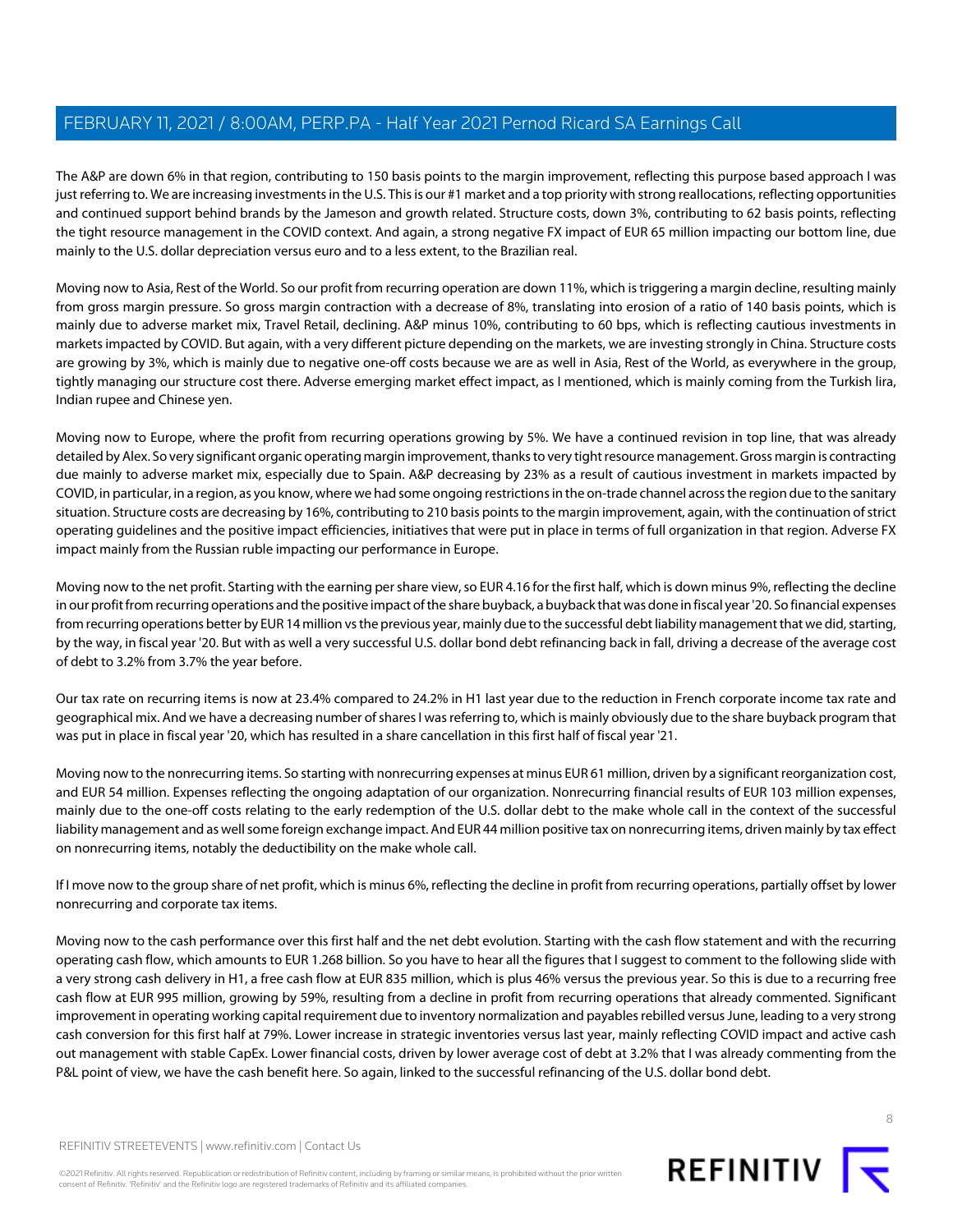A significant reduction in cash tax, bringing an improvement of EUR 103 million, which is reflecting the COVID impact on business profit and as well, differences in timing of prepayment in key geography. Nonrecurring free cash flow at minus EUR 160 million, due mainly to the restructuring costs, linked in particular to the reorganization that we are put in place in France and in our wine business. And as well, financial expenses due to this one-off cost that I commented already the make whole that was paid back in November.

So let's look now at the evolution of our net debt. Our net is 7-point -- close to EUR 8 billion at the end of December, which is translating into a reduction of the debt of EUR 443 million in this first half, thanks to stronger free cash flow and positive FX on our debt. So stronger free cash flow that I already commented, with this improved working capital need, lower tax and financial expenses, partly offset by higher nonrecurring items. We have as well limited M&A cash out in this first half, lower dividend payment versus the previous year, which is reflecting a stable payout ratio. But lower profit last year, resulting from the pandemic impact. Suspension of the share buyback program that we did back in April. And again, a significant positive FX impact of EUR 406 million on our debt, which is mainly due to the euro strengthening versus U.S. dollar.

And now back to you, Alex, for the conclusion and outlook.

#### **Alexandre Ricard** - Pernod Ricard SA - Chairman, CEO & Member of Executive Board

Thank you, Helene. So regarding the conclusion, very clearly, our first half reflects the sustainability of our business strength with growth, as you've seen, returning in our must-win domestic markets and with agility regarding the management of the crisis, especially in terms of the way we have managed our resources.

For the full fiscal year 2021, we expect sales to return to growth organically. Thanks in particular to the dynamism of the U.S., China and India. Now that being said, I think it's very important to stress the continued uncertainty and volatility of the environment, in particular, obviously, relating to the sanitary and economic conditions with clearly a prolonged downturn in Travel Retail, for sure, and with continued on trade disruption across many markets.

We will continue to implement our strategy with, as I mentioned earlier, the acceleration of our digital transformation. And again, we will continue to very dynamically manage our resources with strong reinvestments where efficient. And here as well, as Helene mentioned it earlier, we will be back to growth regarding A&P, significant growth as we expect the ratio to be at circa 16% for the full year.

And on that note, I'm passing back to Julia.

**Julia Massies** - Pernod Ricard SA - VP of Financial Communication & IR

Thank you, Helene and Alexandre. We'll now turn to your questions, please.

## <span id="page-8-0"></span>**QUESTIONS AND ANSWERS**

#### **Operator**

(Operator Instructions) And we have some questions from the English audience. The first one is from Simon Hales from Citi.

#### **Simon Lynsay Hales** - Citigroup Inc., Research Division - MD

A couple of questions, please. Can I just ask about the U.S., obviously, a solid mid-single-digit performance in the first half. I just wanted to confirm that the plus 5% sales number you reported, that the depletion growth was also around that 5% level, i.e., there's no stock replenishment in that number?

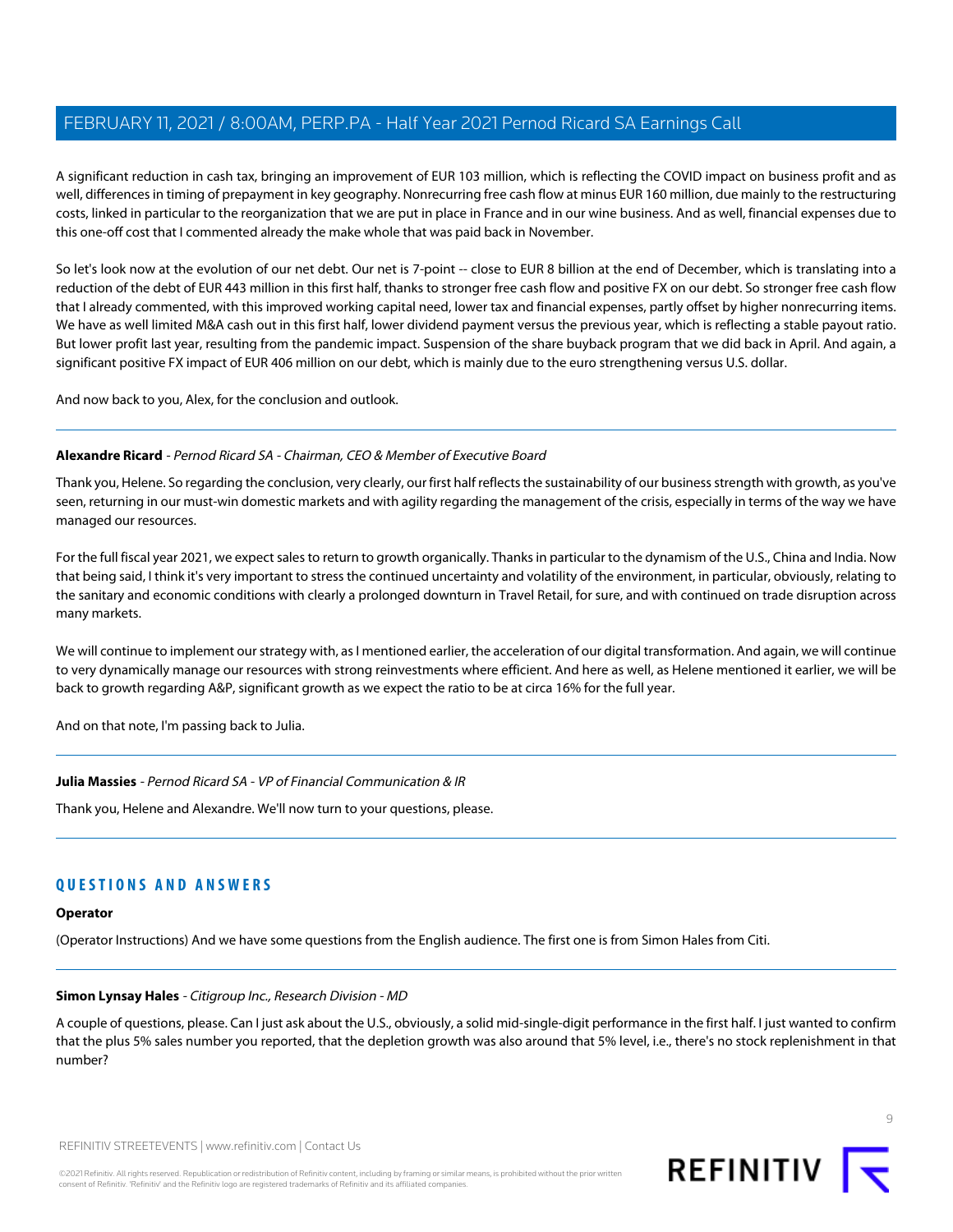And maybe linked to that, could you say something about how your stock levels are generally with your wholesalers in the U.S. at the moment and how that may evolve through the second half?

And then secondly, can I come back to China? I mean, just to clarify, Alex, I think you said in your comments that you sold in for Chinese New Year during Q2. So I assume it's right to assume there won't be any phasing benefit at all for Chinese New Year in Q3.

And again, linked to that, is there any recent anecdotes or feedback you can share from your wholesalers on the ground as to how they're thinking about the running to Chinese New Year this year given some of the press commentary we've seen around regional knockdowns being reimposed and obviously, government advice not to travel over the holidays if at all possible? So any color there would be very useful.

#### **Alexandre Ricard** - Pernod Ricard SA - Chairman, CEO & Member of Executive Board

Thank you for your 2 questions, Simon. If I were extremely speedy, the answer to 1 is yes, the answer to 2 is no. So I'll detail a little bit.

So on your first question, yes, underlying is 5% for us. So 5%, 5% in line. Depletions are in line with that number. And regarding stock levels, absolutely normative usually, I would say, broadly normative. They're absolutely normative. They're perfectly in line.

Regarding China, basically -- no, there won't be any phasing. We really phase -- we sold in through our wholesalers in November and specifically in December to make sure we were fully ready for Chinese New Year. Now Chinese New Year is tomorrow. By the way, Kung Hei Fat Choi, for those who are in Asia. Listen, I'll say sentiment from my point of view is cautiously optimistic. Well, it's difficult to say plus to say more because our brands are exactly where they should be on shelves. So the pipe is rightfully filled.

Now the one data, we do not have and that nobody has yet is consumer intake, which is -- which has started to happen a few days ago. It's -- the festive season store is starting today, by the way, and will last, let's say, a couple of weeks. We'll start having real data-driven feedback by the -- at the earliest, by the end of March if not early April. So in the meantime, I would say we're cautiously optimistic.

Indeed, we read the same media. You read -- there are a number of restrictions. I think banqueting, by the way, the banqueting restrictions would make us dream in Europe. I think restrictions are limited to 40 people, in France it is 6 for information. That being said, it's fair to say that normal times banqueting can go up to 1,000 people. So 40 for China is a severe restriction, but the on-trade is fully open. People are going out. There might be a little bit of less domestic traveling as anticipated. So at this point in time, I would say we're cautiously optimistic.

#### **Simon Lynsay Hales** - Citigroup Inc., Research Division - MD

That's very useful. Can I just sort of follow-up with one quick follow-on? I mean, obviously, in the first half, you were able to drive -- deliver some operational leverage through the P&L. As we look into the second half of the year, you're obviously going to see a stronger sales recovery. But A&P phasing, stepping up a little bit, maybe structure costs started to come back in. Do you still think for the full year, you'll be able to deliver positive operational leverage or positive organic margin expansion?

#### **Helene de Tissot** - Pernod Ricard SA - MD of Finance, IT & Operations and Member of Executive Board

Okay. So I'll actually just answer that question. As you rightly mentioned, the margin were slightly improving in H1. Having said that the full year '21 is a year of recovery. So it's fair to expect that delivering leverage will be difficult starting with pricing, the environment makes it quite subdued currently, and it's been obviously a key driver for leverage in the past.

We have as well some negative mix coming from a channel format and obviously, the impact of the prolonged downturn in Travel Retail that we believe will remain for the full year based some pressure in terms of costs. As you rightly mentioned, we expect a quite different shape of the A&P for the second half to get to what we believe is the right level of investment toward the full year with this circa 16% indication in terms of ratio.

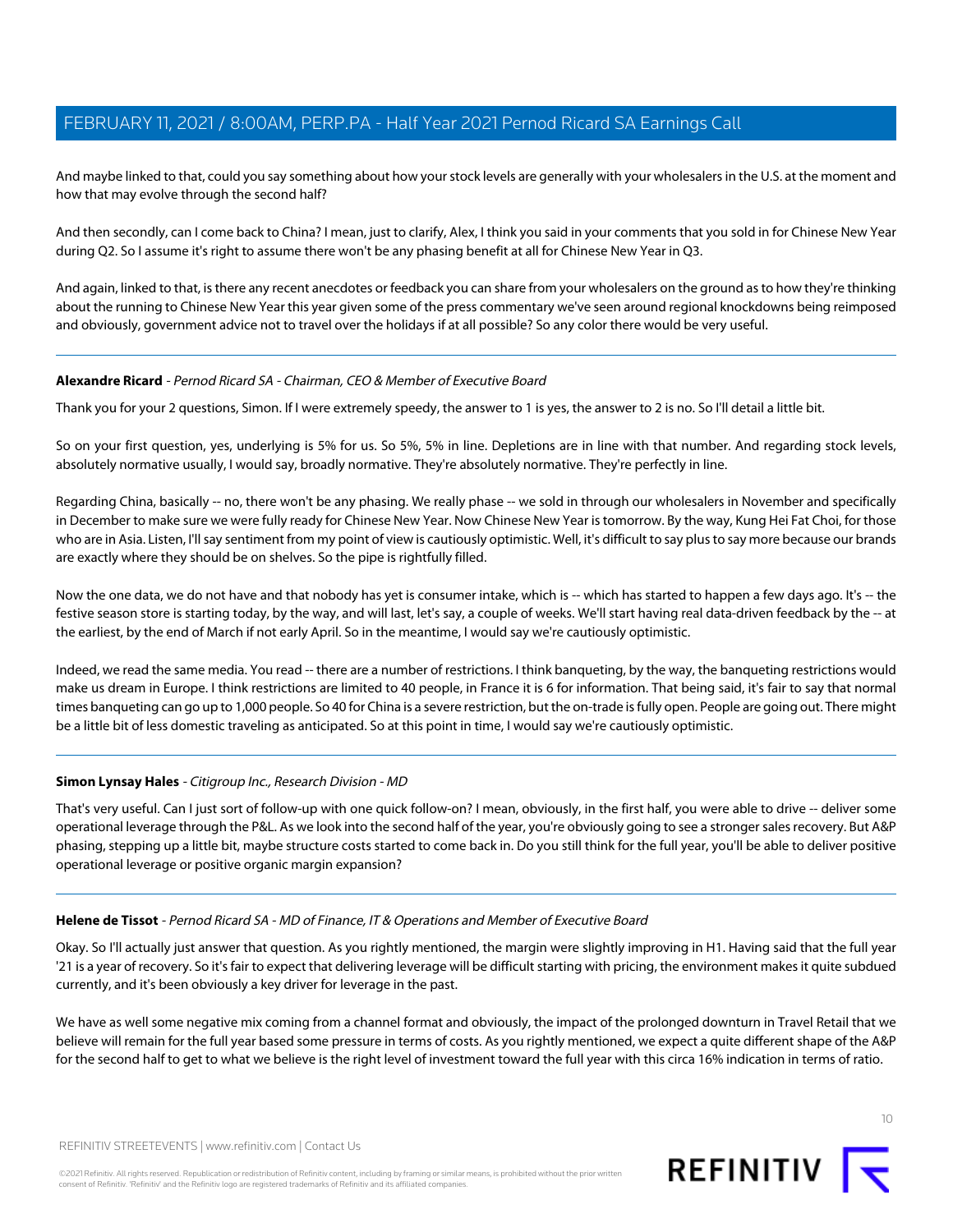And when it comes to structure cost, and this one, I would say, you can expect the same cost management for the weeks to come in terms of very strict discipline. But we're going to have a different comparable basis because, obviously, we were let's say, starting probably end of Jan and early February in Asia and Travel Retail and everywhere in the group, end of March, having some very strict as well discipline last year, plus some technicalities linked to the bonus cuts that we are materializing in H2. So all in all, again, probably difficult to deliver leverage in fiscal year '21.

#### **Operator**

<span id="page-10-0"></span>Our next question comes from the line of Edward Mundy from Jefferies.

#### **Edward Brampton Mundy** - Jefferies LLC, Research Division - Equity Analyst

I've got 3, please. The factors on the A&P step-up that you're flagging in the second half. Is this largely due to phasing? Or are you seeing green shoots in the business? I mean, what gives you the confidence to have the big acceleration in A&P?

The second question is on Jameson in the U.S., which, as you said, has been held back by a week on-trade where they over-indexed relative to the rest of the market. Could you show you a degree of confidence in Jameson accelerating as the on-trade comes back?

And then the third question is around some of these new launches with Ballantine's Light and Beefeater Light in Spain. I was wondering if you could share some early feedback on that? And does this give you more confidence to roll these brands outside the markets and across other brand franchises as well?

#### **Helene de Tissot** - Pernod Ricard SA - MD of Finance, IT & Operations and Member of Executive Board

So maybe I'll start with the A&P. So -- well, would say it's a bit of what you mentioned. Phasing, obviously, but as well, it's really depending on the dynamism of our respective markets. Because obviously, this is -- this circa 16% is an average. They're going to be very contrasted trends depending on the market.

So we are already in this first half, increasing our investment in some of our key must-win that like U.S., China and India, but India returning to growth in Q2. So you can expect our investment in those 3 geographies to keep accelerating in the second half, obviously, depending on the underlying demands, but that should be part of increase.

And then for the other geographies, this will be obviously strongly as well connected to the on-trade with opening and all the recovery that we will be capturing. So that's what I can say for the A&P.

#### **Alexandre Ricard** - Pernod Ricard SA - Chairman, CEO & Member of Executive Board

And on your question, Ed, regarding Jameson in the U.S. Well, Jameson is clearly overall suffering from its over exposure to the on-trade. That being said, the brand is doing particularly well.

And if you look at off-trade, for instance, if I look at the very latest off-trade panels -- Nielsen panels, which are off-trade, which are quite recent from yesterday, so up to the 30th of January, you'll see that the brand franchise over the last 4 weeks is up 40% of which Jameson Original is up 18%. And basically, Black Barrel is in the mid-20s to 30s. And in fact, to give you a more consistent number. If you look at Jameson off-trade performance since March 7, which is when the COVID crisis hit the U.S., it's up 26%, of which Original up 22%, which means Black Barrel is probably in the 30s.

So this translates a very strong dynamism around the brand franchise. Of course, Original still doing very well. The whole franchise led by Black Barrel, which is great news from a super premium plus and value mix point of view.

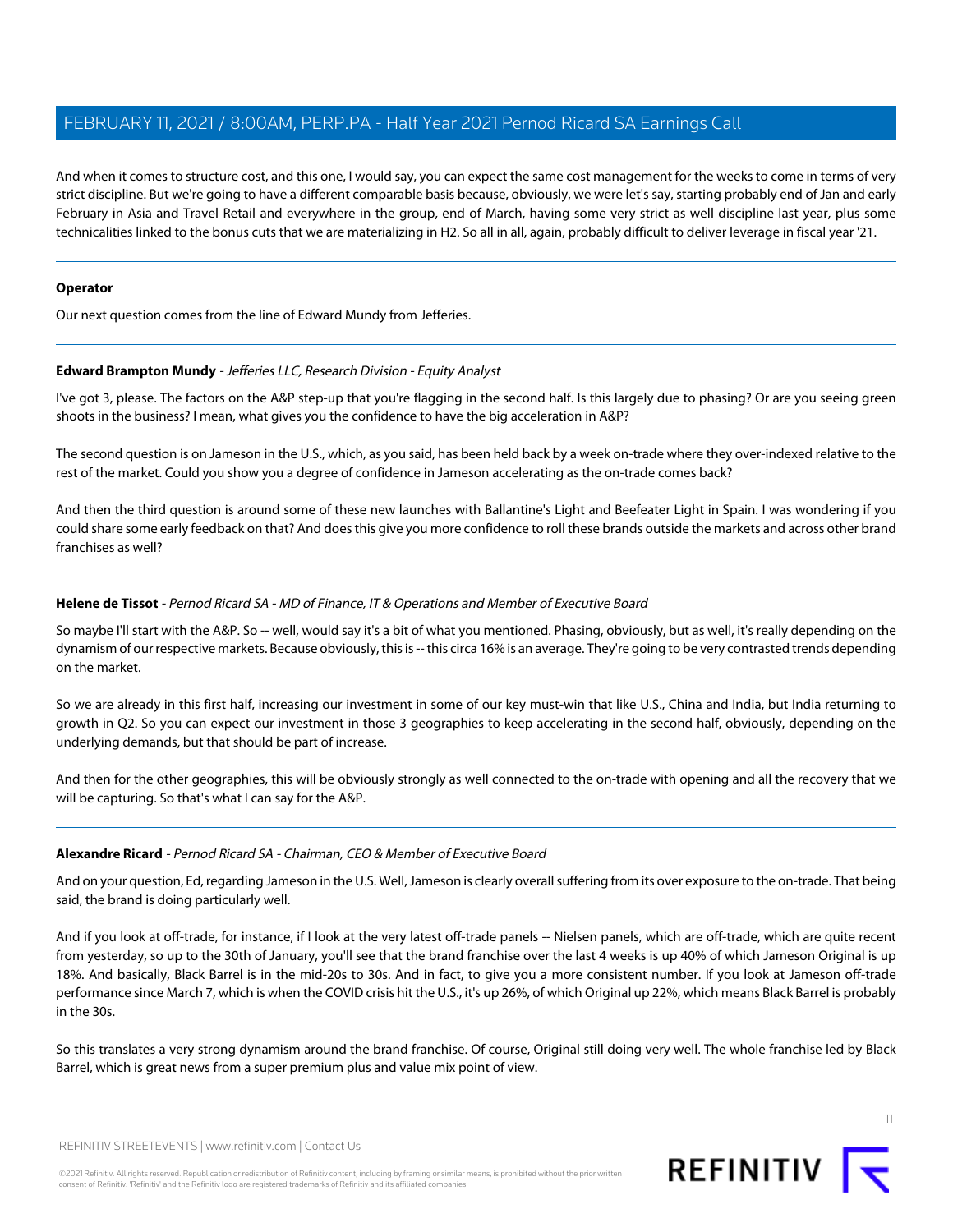And as well, as I mentioned during the presentation, the continued development of Cold Brew, which, unfortunately, but that's a fact of life. We launched, I think, it was a week or 2 just before the COVID crisis. But the brand has been very well received in the market in the U.S.

So of course, as the on-trade gets less disrupted, of course, we believe Jameson will pick up again in the on-trade. Right now, the on-trade in the U.S. is down in the 40s, 50% and is still heavily disrupted. So we're currently focused obviously, our investments towards the off-trade behind Jameson, and it's proving to be the right strategy.

And finally, on Beefeater Light and Ballantine's Light. It's an innovation. I fundamentally welcome, which plays in this lower alcohol-type trend for some people, for some consumers. It doesn't mean that our core consumers, just like the core brands, they're still there. It's just to increase our consumption base.

They've been launched in Spain. But very recently, so it's a little bit early to tell. The one thing I can share with you, which is always the first thing we try and get in terms of feedback is the trade feedback. Our teams on the ground and in particular, our customers have welcomed these 2 new innovations, which are bold innovations because we're using very strong franchises. Beefeater is the market leader with a strong franchise in Spain. So we'll have more information probably our next financial coms meeting. So please stay tuned.

#### **Operator**

<span id="page-11-0"></span>And our next question comes from the line of Sanjeet Aujla from Credit Suisse.

#### **Sanjeet Aujla** - Crédit Suisse AG, Research Division - European Beverages Analyst

A couple of questions from me, please. Firstly, on the U.S. and coming back to the point on stock levels. I think in your Q4 last year, you saw significant destockings in the U.S., particularly after St. Patrick Day. I guess, given how the channel mix is shaping up over the next couple of quarters, would you expect to get a restock benefit as we look into Q4 this year in the U.S.?

And then just another follow-up on the U.S. Clearly, you're getting strong growth out of tequila, particularly with Avion. But I think you're still under-indexing that category relative to the industry. Do you see that as a gap that needs to be addressed in terms of your sort of long-term ambition to drive growth ahead of the market?

#### **Helene de Tissot** - Pernod Ricard SA - MD of Finance, IT & Operations and Member of Executive Board

So I'll start with the first question on the stock level. So as we mentioned, at the end December our stock are broadly normative everywhere, by the way, but -- and are quite normalized in the U.S. As you rightly mentioned, we had some buyback stock last year in Q4, which was largely due to the, let's say, very brutal stop of the on-trade back in March, which was obviously creating some abnormal level of stock that we try to help normalizing by buying back the stock from our wholesalers.

So what we said, and I think we can obviously confirm that is that you should expect [selenic] whole sell-out for us in the U.S., we don't want to restock. Having said that, the trend for H2, it's a bit early to tell you what it's going to be. There's obviously uncertainty around the reopening of the on-trade. We are going to lap the very significant entry load that took place starting end of March until probably, let's say, end of April. And we don't want to restock. I think that's what I can say right now.

#### **Alexandre Ricard** - Pernod Ricard SA - Chairman, CEO & Member of Executive Board

So regarding your question on Avion. In fact, I'll enlarge it to what I call the agave -- agave-based premium spirits, which is a category which is obviously very dynamic. One of the fastest segments right now in the U.S., where we play with, as you said, Avion, by the way, with the Avion Range, Silver Reposado Anejo and Reserva 44, which is a \$100-plus prestige proposition for Avion.

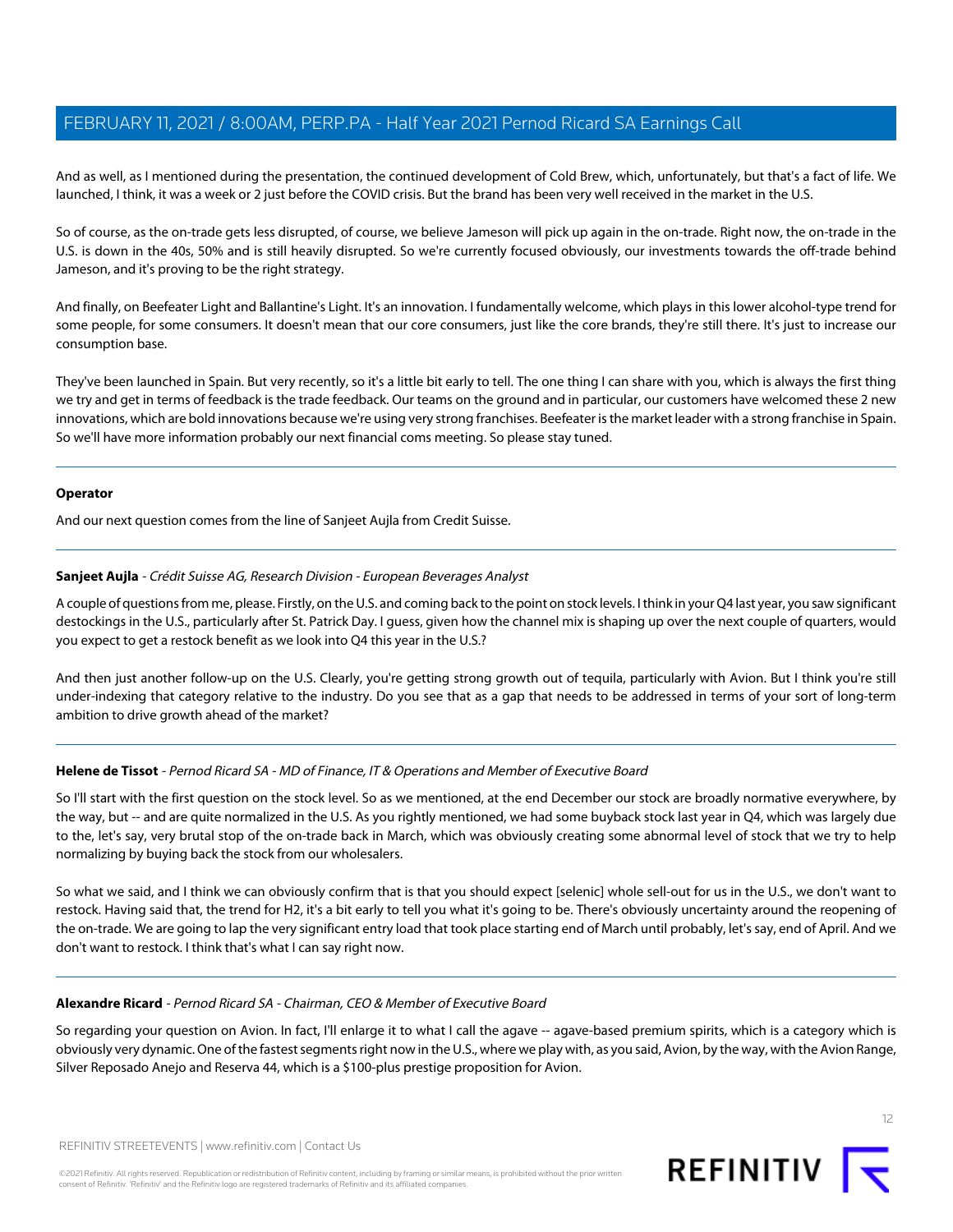Where we also play with Altos, tequila Altos, which is more in the super premium positioning in the mid-20s in terms of dollars. But as well with some scale brands with the leading brand Del Maguey. And more recently, through a partnership with a Martell brand called Ojo de Tigre.

These -- all these brands are performing very dynamically. Again, if I look at mid-March to now performance. You see Altos that has grown roughly 60%, you see Avion that has grown roughly 64%. And you see Del Maguey that has grown 71%. But you're right, we under-index in this category, which right now is a bit unfortunate because it's a fast-growing one, but we're also present in other categories that are that are quite dynamic as well.

What I'll mention is we are investing. And just to add to one point that Helene said earlier. This is a typical example of where we're going to step up our investments, the tequila in the U.S. media investments, Avion Altos, to accelerate the growth there. And who knows, we will pursue our dynamic management of portfolio. If there are any bolt-on opportunities in agave in the agave space, we'll look at them. We have in the past. By the way, Avion is an acquisition, by the way, Del Maguey is an acquisition. And by the way, Ojo de Tigre is a partnership, but we under-index in the tequila category. That's clear.

#### **Operator**

<span id="page-12-0"></span>Our next question comes from the line of Laurence Whyatt from Barclays.

#### **Laurence Bruce Whyatt** - Barclays Bank PLC, Research Division - Analyst

Three for me, if that's okay. The first one on India. There are a lot of tax increases that went through over the summer. And we're expecting to see an impact of those on pricing, which I understand, went up by about 15% or 20%. Given you've now got growth in India in Q2? Are you seeing any volume impact from that price increase? Or has it been largely just got unnoticed by the market?

The second question, again, on A&P. You mentioned that part of the A&P reduction was due to largely on trade closures. Is it all to do with on-trade closures? Or have there been other efficiencies? And I was wondering if you could quantify how much was down to each one.

And then finally, we're at the half year stage and don't have any profit guidance that Pernod often gives at this stage. But what's holding you back from giving guidance, is that largely due to uncertainties around on-trade in COVID or uncertainties around Chinese New Year? Or what are you looking for in particular?

#### **Helene de Tissot** - Pernod Ricard SA - MD of Finance, IT & Operations and Member of Executive Board

I'll start with India. So as you rightly mentioned, there was some significant increase in taxes, by the way, probably as soon as May at the end of the 6 weeks full lockdown that was put in place in India. We call them Corona taxes. And they are probably a bit lower than last time we talked, we are right now, more talking about the range of -- it's a 10% to 15% impact on our consumer prices because of those taxes that are supposed to be temporary.

And the situation is obviously very different from stage to the other. So this is impacting our volumes in those states. But having said that, as you rightly mentioned, we are back to growth, which is obviously quite positive for the months to come.

The A&P question. So I think, as you mentioned, obviously, we want to be very flexible and agile in terms of A&P investment which means that our spend are really adapted to the environment. You mentioned the on-trade closures, which is obviously one key factor. Another one is Travel Retail. We've been reducing very significantly A&P in the channel, which makes lots of sense. And as you mentioned as well, we are obviously looking for efficiency. And to be sure that our spend is done where it makes sense from a strategic point of view. And effectiveness and as well, obviously, in terms of ROI.

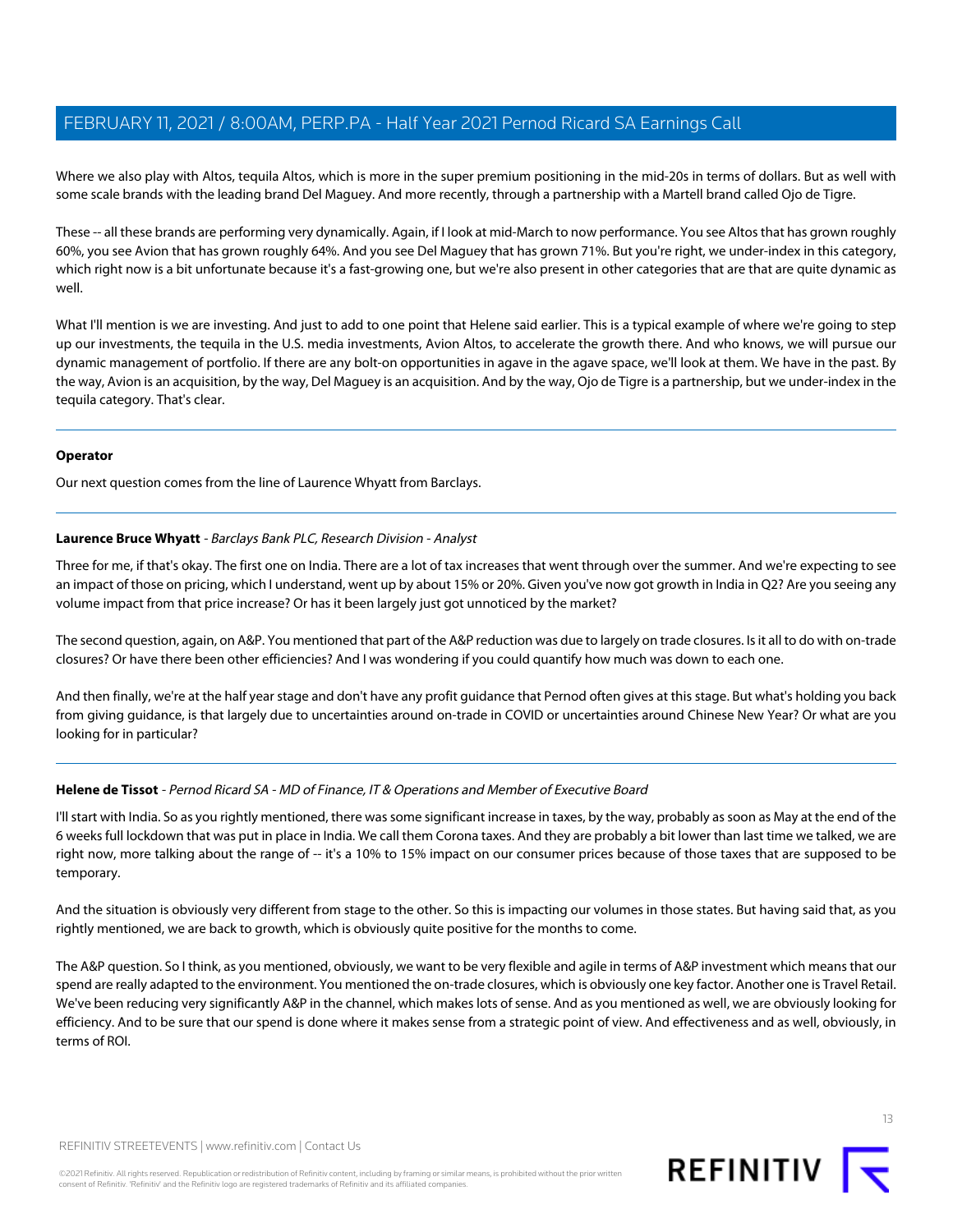By the way, our digital transformation is going to help and is helping already in key markets to really drive efficiency from our A&P investments. Maybe back to you for the guidance, Alex?

#### **Alexandre Ricard** - Pernod Ricard SA - Chairman, CEO & Member of Executive Board

Yes. Well, we gave a guidance. It's just not a number guidance. The reality is, to be fair, well, actually part of our guidance is that the environment is still uncertain and volatile. The sanitary situation, as you can see, is far from stabilized, and there have been recent new lockdowns.

As I mentioned it earlier during a question on Chinese New Year, it's still too early to have a clear view on Chinese New Year. We're cautiously optimistic. The vaccines deployment is taking time. So I think it would be more prudent to share with you a guidance at some point in time when we'll have enough visibility to give you a reliable indication. Until then, we need to focus on managing through the crisis on one side and keeping on our transformation agenda on the other. But overall, again, I feel quite comfortable navigating without a guidance because of the, frankly, demonstrated resilience of the business fundamentals.

#### **Laurence Bruce Whyatt** - Barclays Bank PLC, Research Division - Analyst

Understood. And just as a follow-up on the A&P question. It looks like if we were to get back to the sort of 16% level of A&P throughout the year we would need somewhere in the region of around 18% of sales A&P in the second half, which would be well in excess of anything we've seen post the changes in IFRS. And given you mentioned the on-trade closures and Travel Retail reduction have been an impact. Those are likely to remain in place for much of the first half. Why do you think you are going to get back to that 16% level, which, as I understand, is your long-term expectation for A&P despite the fact that there's going to be so much on-trade closures and Travel Retail impact throughout the second half of this year?

#### **Helene de Tissot** - Pernod Ricard SA - MD of Finance, IT & Operations and Member of Executive Board

Well, first, I would like to say, we mentioned circa 16%. It's not a target. It's more an indication of what could be the shape of the A&P for the full year. So obviously, there's a lot of phasing between H1 and H2. So we know already some of the activations that are going to take place in the weeks to come.

As you mentioned, obviously, the intention is not to spend in a market, which would be very much on-trade exposed if the on-trade is in a very severe restrictions. So it's depending on our brand strategy in the different markets. We are back to growth in 3 out of our 4 Must-win markets and in significant growth in China and in strong growth in the U.S. But already, let's say, to a great place to invest behind our brands to keep strengthening the equity of our brands and deliver our Transform & Accelerate strategy in those places.

So it's a circa 16%, which we believe would be a fair assumption of the what could be at stake for the full year with this activation to take place in H2.

#### **Julia Massies** - Pernod Ricard SA - VP of Financial Communication & IR

All right. We will take our final 2 callers, please.

#### **Operator**

Our next question comes from the line of Celine Pannuti from JPMorgan.

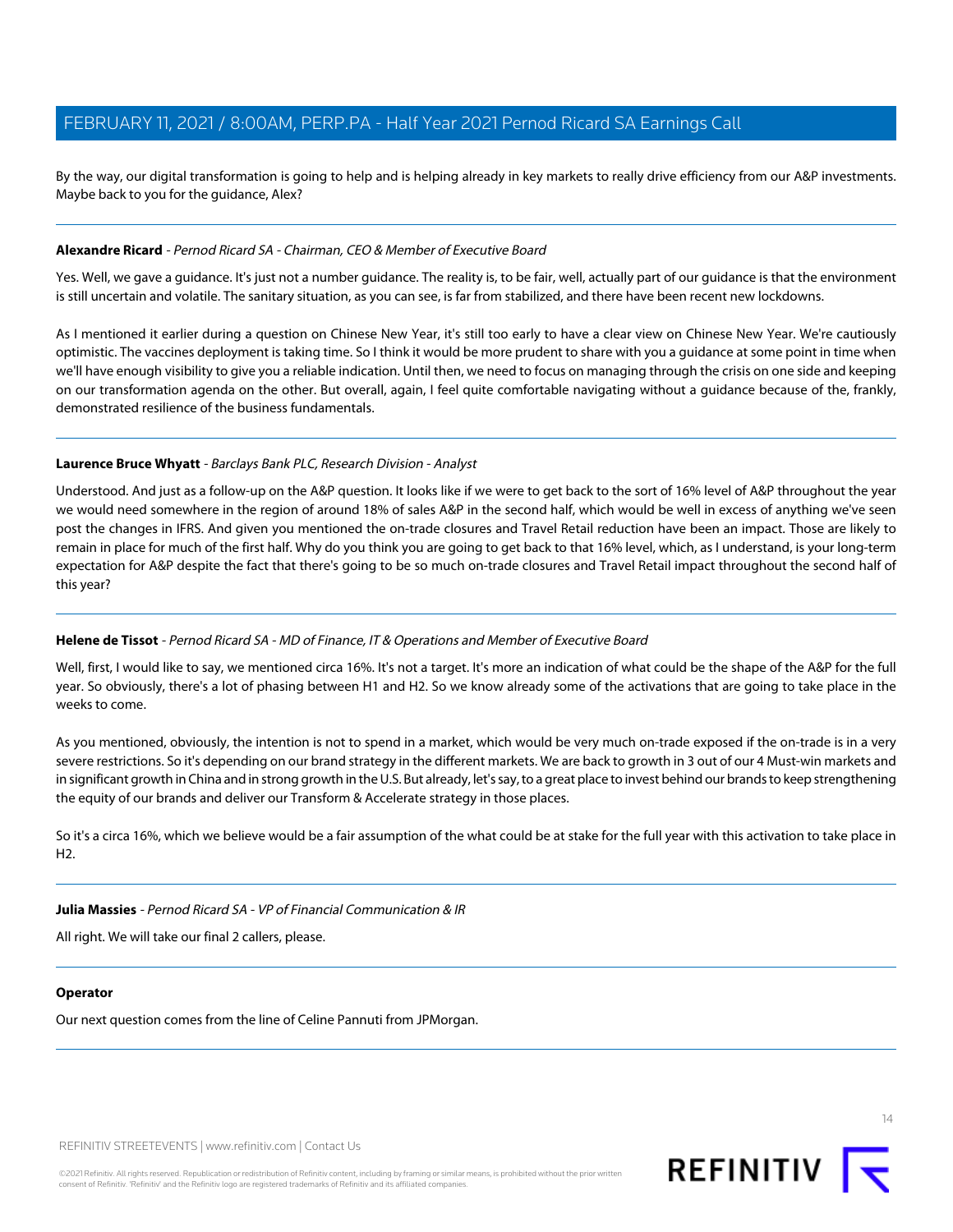## <span id="page-14-0"></span>**Celine A.H. Pannuti** - JPMorgan Chase & Co, Research Division - Head of European Food, Home, Personal Care & Tobacco and Senior Analyst

My first question is coming back on the U.S. You mentioned you did 5% in the first half. And you mentioned that you had a trade mix that impacted because it came below what we saw from your peers. Could you remind us what the percentage of on trade?

But more broadly, in a dynamic market in the U.S., what is your expectation for market growth in the second half, sorry, yes, in your second half, you alluded to a tough comp in April and March. So just wanted to have a bit of a steer on what you think the market growth will be?

And my second question is on digital. You said the growth was up 63%. Hopefully, it's an easy one. But could you remind us how big now digital was in H1 of this year? And what percentage of sales it represent in China and the U.S.?

#### **Helene de Tissot** - Pernod Ricard SA - MD of Finance, IT & Operations and Member of Executive Board

I'll start with your question in the U.S. So maybe just to clarify our share in terms of trade and on-trade exposure to both channels. And I'm going to give you figures pre-COVID.

So what we mentioned by the, let's say, over-indexed to be on-trade is this translation is that we are probably, let's say, 25% on-trade, 75% off-trade, where the market is probably more, let's say, 20% to 80% in terms of split between channels. So our performance is in line with the market by channel.

And we believe that the off-trade channel is probably growing, let's say, in the 20s, very strong growth. And we are at least in line with that performance, and the on-trade is probably down in the 40s. And that's what we are as well delivering in terms of performance. That's where we get to this plus 5% being translation of this performance in line by channels.

When it comes to your second question, which is what to expect in terms of trends for the market in H2. So that's obviously a very good question. So well, first, I would like to say it's too early to tell. There's still an uncertainty, obviously, around the reopening of the on-trade in the U.S. As we said before, it's probably half of its capacity in value terms right now, but there's very significant differences between states. And obviously, let's do expect depending on the sanitary evolution, vaccination campaign and so on, so uncertainty there. Plus the fact that the markets, and so will we, will be lapping this pantry load, I was referring to. So too early to tell. That said, this is a very resilient market with strong structural trends.

#### **Alexandre Ricard** - Pernod Ricard SA - Chairman, CEO & Member of Executive Board

And regarding your question on digital, we don't share the exact numbers, but what I can say is digital is still approximately less than 5% of our total business. That being said, with 63% growth, it is -- it has been anyways, our fastest-growing channel for a number of years, which has more recently accelerated.

And again, China e-commerce at this stage is still much bigger in proportion of our business than is e-commerce in the U.S. for our business. But you see China has grown 46%, the U.S., 84%. And what complexifies even further giving -- sharing data from that point of view is that the part of the business we do in e-commerce varies or can vary quite significantly from one brand to another.

And just to give an example, e-commerce in China is one of our #1 channels for Absolut as a brand in China. But -- so this is where we stand at this stage. And of our total e-commerce business, more than 95% is indirect. So B2B2C and less than 5% is B2C. These are the numbers we can share at this stage.

#### **Operator**

And our final question comes from the line of Jean-Olivier Nicolai from Goldman Sachs.

REFINITIV STREETEVENTS | [www.refinitiv.com](https://www.refinitiv.com/) | [Contact Us](https://www.refinitiv.com/en/contact-us)

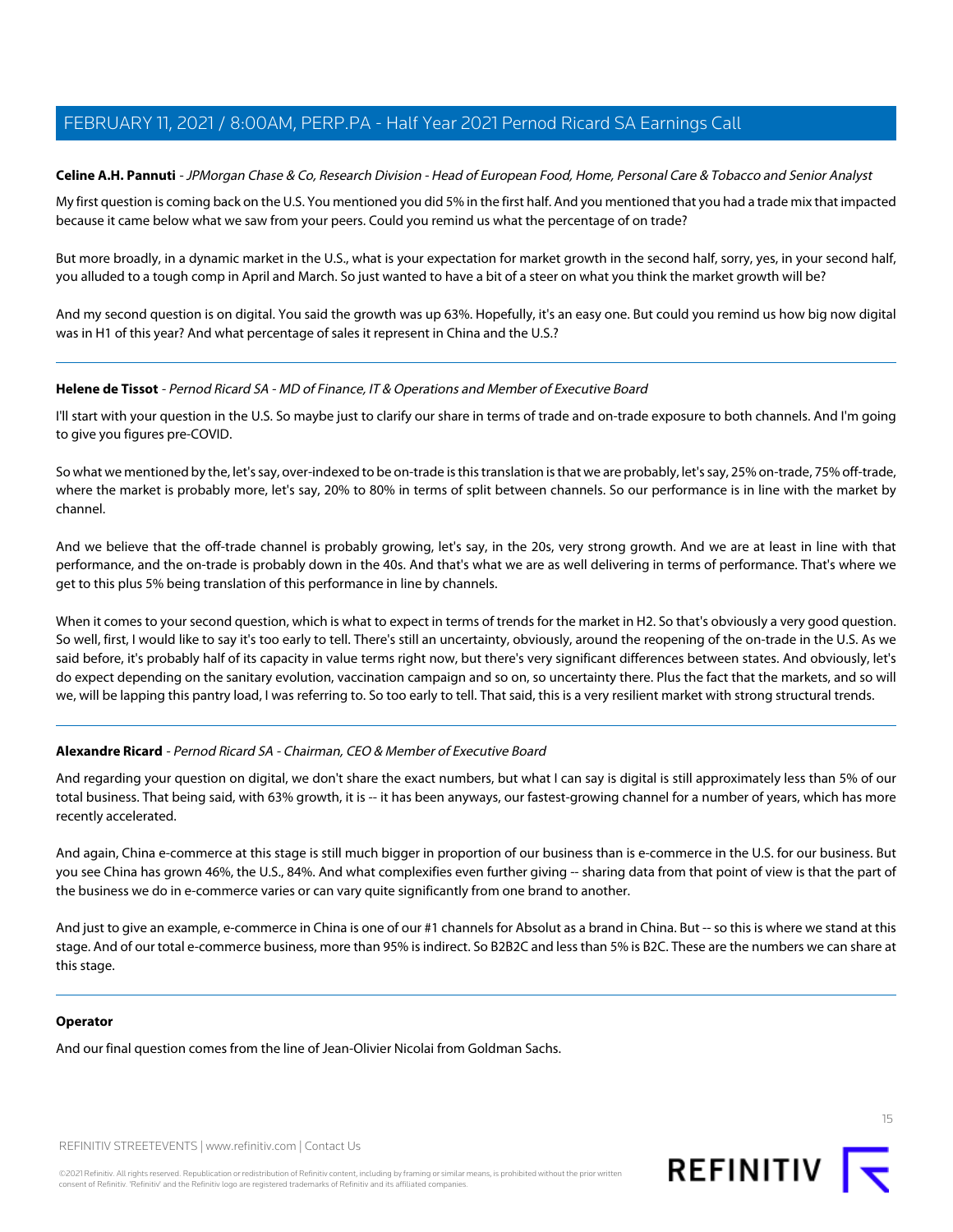## <span id="page-15-0"></span>**Jean-Olivier Nicolai** - Goldman Sachs Group, Inc., Research Division - Equity Analyst

I got 3 questions, please. Firstly, you mentioned a lower tax rate since French corporate tax rate is going to continue to come down towards 25% by 2022 should we assume a further reduction in Pernod Ricard tax rate and you perhaps quantify it?

Secondly, in Europe, structure costs came down significantly in H1. Could you perhaps give us some example of what you've done and how much of this reduction structure cost is here to stay compared to what we'll reverse? And are there any cost benefits from your beautiful headquarters in Paris?

And just lastly, just a quick follow-up on the guidance. Could you perhaps -- could we expect an organic EBIT guidance in March, similar to what you have announced last year when actually the EBIT was much, much lower. I think it was around the 20th of March. So could we have perhaps a bit more visibility and a guidance before your Q3? And as we come out of this crisis, are you still comfortable with the Transform & Accelerate ambitious targets of 50 to 60 bps EBIT margin improvement.

#### **Helene de Tissot** - Pernod Ricard SA - MD of Finance, IT & Operations and Member of Executive Board

So maybe I'll start with the question on tax. So you're perfectly right. The tax rate in France is announced to decrease over the years. For us, happening a bit later because of the timing of the closing of the fiscal year in June. So we are benefiting from the reduction from 34.4% to 32% in this fiscal year. And we expect tax rate for the year, which would be around -- for the group which will be around 24% to 25%.

Obviously, difficult to already anticipate what would be the exact geographical mix in the current environment. So it would be even more difficult to predict what would be the evolution of tax rate over the years despite this change of the French tax rate because, obviously, we are -- we in many other geographies, where the tax rate could be evolving. So I cannot give any more flavor for the, let's say, the midterm in terms of tax rate.

Structure costs, so down in Europe, as we mentioned, they are down everywhere. It's fair to say that the decrease in Europe is quite significant. And this is, again, the combination of 2 things: reorganization that are delivering significant savings. And in those figures, you have France and the Reconquête project that was fully implemented 1st of July. And as well, very strong discipline in all the other geographies. So for the one that are here to stay, I would say, obviously, those reorganizations have been done and will deliver their savings. But as well, the improvement in our performance because this is all about accelerating, especially with our reorganization in France, and the name of the project is self explanatory, Reconquête.

And for the -- obviously, other impact linked to the very strict discipline. This will be as well, obviously, changing, depending on the context, meaning that this, let's say, guidelines in terms of equipment freeze, salary freeze and full travel ban will obviously change when the situation will normalize.

For the island, thanks for the compliments. This is a beautiful place, I agree, but this is as well a great investment from a financial point of view, but this is, I would say, at least neutral compared to the cost we used to have. As you may know, we have regrouped teams from many different location in Paris. We have a -- so the headquarter, but as well some of our Pernod France teams, EMEA LATAM regional teams, Martell Mumm Perrier-Jouet. So all the teams are now back together, I would say, will be back together as soon as we can all go back to the office with a nice, let's say, stabilization of our cost.

#### **Alexandre Ricard** - Pernod Ricard SA - Chairman, CEO & Member of Executive Board

Maybe on your last 2 questions. First of all, on giving a guidance. In March, we have no plans of sharing with you at this stage, a guidance in March. That being said, please mark your calendars for March 9 there is the North America conference call with our CEO of Pernod USA, Ann Mukherjee. I think it will be a very, very interesting call from our largest dynamic market, the U.S.